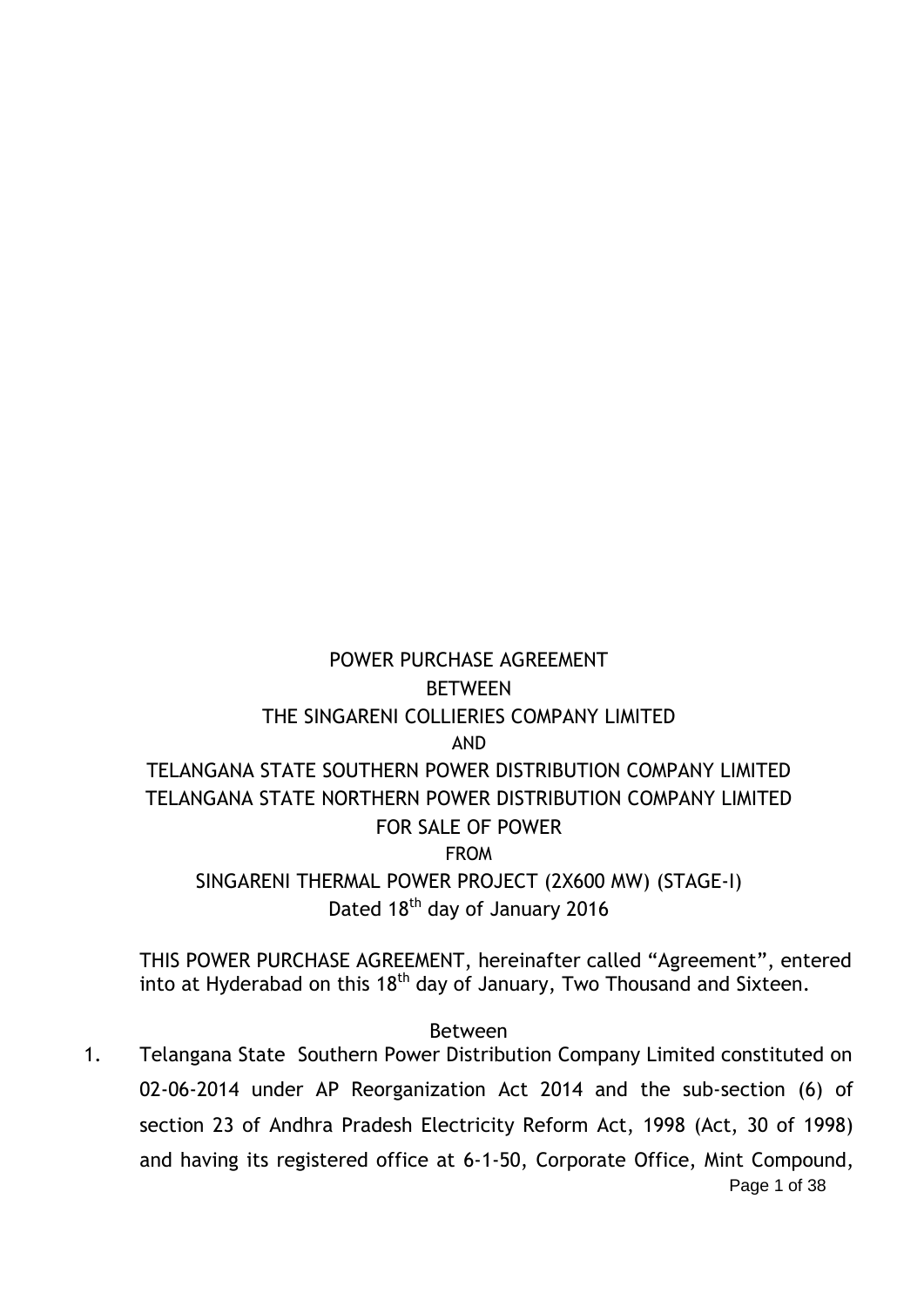Hyderabad-500 063 (hereinafter referred to as "TSSPDCL"); Telangana State Northern Power Distribution Company Limited, constituted on 02-06-2014 under AP Reorganisation Act 2014 the sub-section (6) of section 23 of Andhra Pradesh Electricity Reform Act, 1998 (Act, 30 of 1998) and having its registered office at H.No.2-5-31/2, Corporate Office, Vidyut Bhavan, Nakkalagutta, Hanamkonda, Warangal – 506001 (hereinafter referred to as "TSNPDCL"); (hereinafter each of TSSPDCL and TSNPDCL are, as the context may require, individually referred to as "TSDISCOMS" and collectively referred to as the "TSDISCOMS" which expression shall, unless it be repugnant to the context or meaning thereof include its successors and assigns), as parties of the first part, and

2. THE SINGARENI COLLIERIES COMPANY LIMITED, constituted under the Companies Act 1956 having its registered office at Kothagudem, Khammam District (hereinafter called "SCCL") which expression shall, unless repugnant to the context or meaning thereof include its successors and assigns), as party of the second part entered on 18.01.2016 and will be submitted to TSERC for approval.

WHEREAS the erstwhile Govt. of Andhra Pradesh had accorded approval to SCCL for setting up of Singareni Thermal Power Project (2 x 600 MW) Stage-I at Pegadapalli village, Jaipur Mandal, Adilabad District, Telangana State, hereinafter referred to as "Singareni Thermal Power Project (2 x 600 MW) Stage-I", and generally referred to as "PROJECT" whereas SCCL is a Public Sector Company owned by the Government of Telangana and Government of India in the ratio 51:49 and will be executing the Project and to be owned & operated by SCCL.

AND WHEREAS TSDISCOMS are desirous of purchasing the capacity of 1200 MW from Singareni Thermal Power Project (2 x 600 MW) Stage-I and SCCL **is** willing to sell the same to TSDISCOMS on mutually agreed terms and conditions.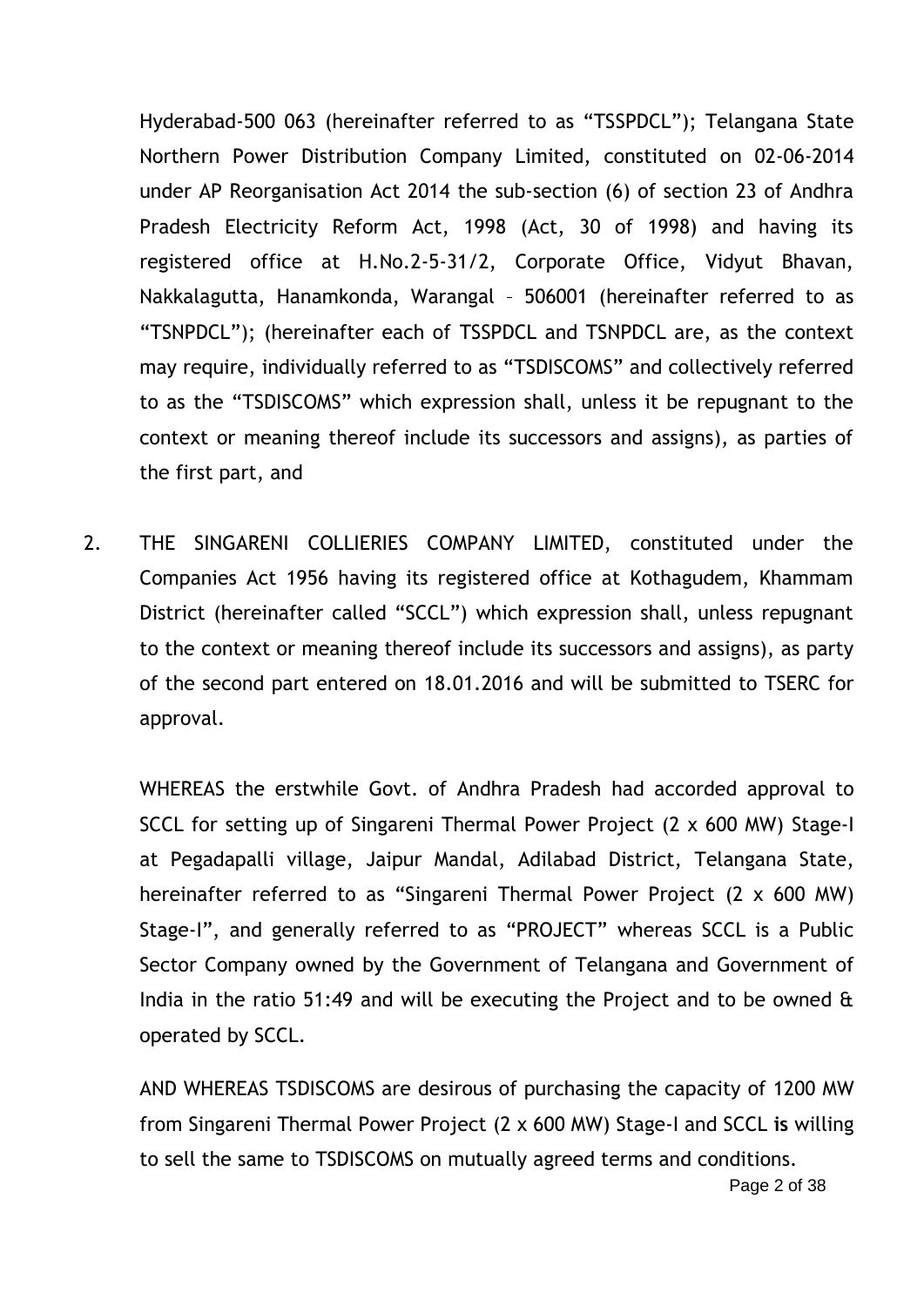AND WHEREAS SCCL is setting up Singareni Thermal Power Project (2 x 600 MW) Stage-I at Pegadapalli village, Jaipur Mandal, Adilabad District, Telangana State, hereinafter referred to as "Singareni Thermal Power Project (2 x 600 MW) Stage-I", and generally referred to as "PROJECT" to be owned and operated by SCCL.

The terms and conditions of the Power Purchase Agreement are as per prevailing TSERC regulations and any changes in TSERC regulations that may occur in future shall be applicable for all operating norms or any other parameters.

Now therefore, in consideration of the premises and mutual agreements, covenants and conditions set forth herein, it is hereby agreed between the Parties as follows: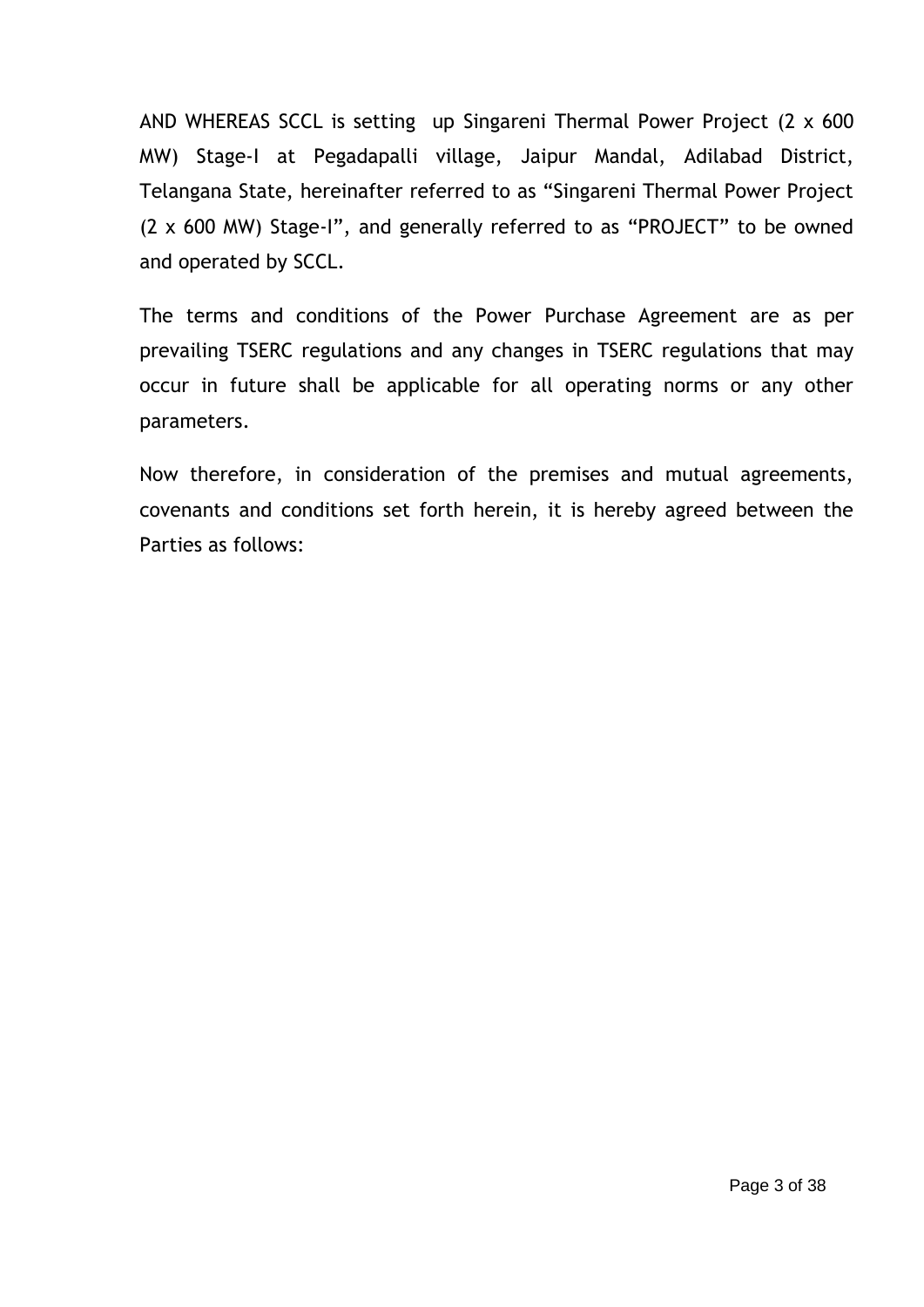## **Article 1: INTERPRETATION AND DEFINITIONS**

The words or expressions used in this agreement but not defined hereunder shall have the same meaning assigned to them by the Electricity Act 2003 as amended from time to time, the Rules framed there under and Regulations issued by TSERC from time to time.

- **1.1 'Act'** means the electricity Act, 2003
- **1.2 Agreement to Hypothecate cum Deed of Hypothecation** shall have the meaning as ascribed in Annexure V.
- **1.3 Availability** "Availability" as defined in the TSERC (Terms and Conditions of Tariff) Regulations as amended or replaced from time to time
- **1.4 Acceptance Test for establishing the Capacity of the Unit** Acceptance test for establishing the Capacity of the Unit shall be performed in the presence of SCCL and TSDISCOMS representatives and on satisfying the capacity of the Unit, the capital cost of the project shall be arrived at on pro-rata basis against the rated capacity.
- **1.5 'Additional Capitalization'** means the capital expenditure actually incurred after date of commercial operation of the station and admitted by the Commission after prudence check.
- **1.6 Approved Capital Cost:** to be taken into account at any time for the purposes of the Tariff means, the amount of Capital Cost of the Project shall be the aggregate of the following sub-items.
- **1.6.1** The Completed Cost approved by TSERC up to COD.
- **1.6.2** Any additional Project costs incurred for execution of the Project by SCCL and approved by the TSERC to be included in the final Capital Cost.
- **1.6.3** Cost of initial spares subject to limitation of 2.5% of the Original Project cost.
- **1.6.4** Any additional works / services that became necessary for efficient and successful operation of the generating station, but not included in the original project cost as per TSERC regulations applicable from time to time.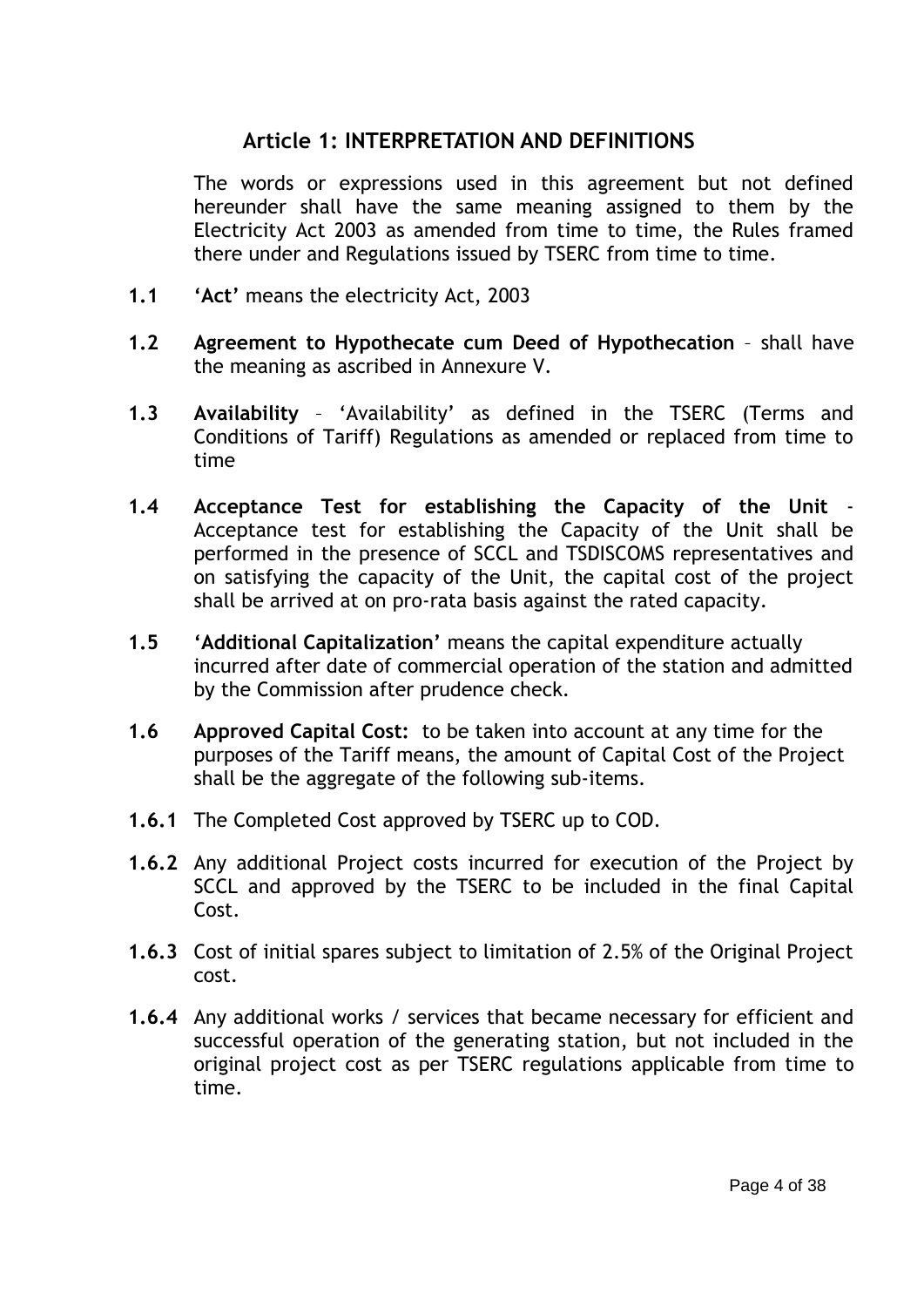- **1.7 Authority:** means the Central Electricity Authority referred to in Electricity (Supply) Act, 1948 or any successor entity entrusted with its functions and capacities.
- **1.8 Auxiliary Consumption:** Auxiliary consumption means the energy consumed by SCCL for operating the unit and facilities in the power plant. The difference between generation and net energy export (Ex-Bus) which is measured for billing purposes by means of the existing meters at SCCL generator terminals as well as outgoing feeders from the station bus is Auxiliary Consumption.
- **1.9 Availability Computation:** It is in relation to a Thermal Generating station for any period means the average of the daily average declared capacity for all the days during that period expressed as a percentage of the installed capacity of the Generating stations minus the normative auxiliary consumption in MW, as specified in this regulation and shall be computed in accordance with the following formula.

| Availability = 10000 x $\sum$ DCi / {N X IC X (100 – AUXn)} % |  |
|---------------------------------------------------------------|--|
| ı = 1                                                         |  |

| Where | DCi.<br>$\mathbf{r} = \mathbf{r}$ | Average Declared Capacity for the ith day of<br>the period in MW      |
|-------|-----------------------------------|-----------------------------------------------------------------------|
|       | N<br>$=$                          | No. of Days during the period                                         |
|       | IC.<br>$=$                        | Installed Capacity of the generating station in<br><b>MW</b>          |
|       | $AUXn =$                          | normative auxiliary consumption as percentage<br>of gross generation. |

- **1.10 Billing Centre** The office as intimated by SCCL to the TSSPDCL and TSNPDCL from where the bills will be raised on them.
- **1.11 Billing Date:** The Billing Date shall be 5 (five) days after the Meter Reading Date in each Calendar month.
- **1.12 Billing Month:** The Billing Month means Metering Date of calendar month to the Metering Date of the next calendar month.
- **1.13 Bus Bars / Ex Bus:** Bus bars of the station to which outgoing feeders are connected.
- **1.14 Business Day:** It shall be construed as a reference to a day (other than Sunday) on which banks are generally open for business in Hyderabad.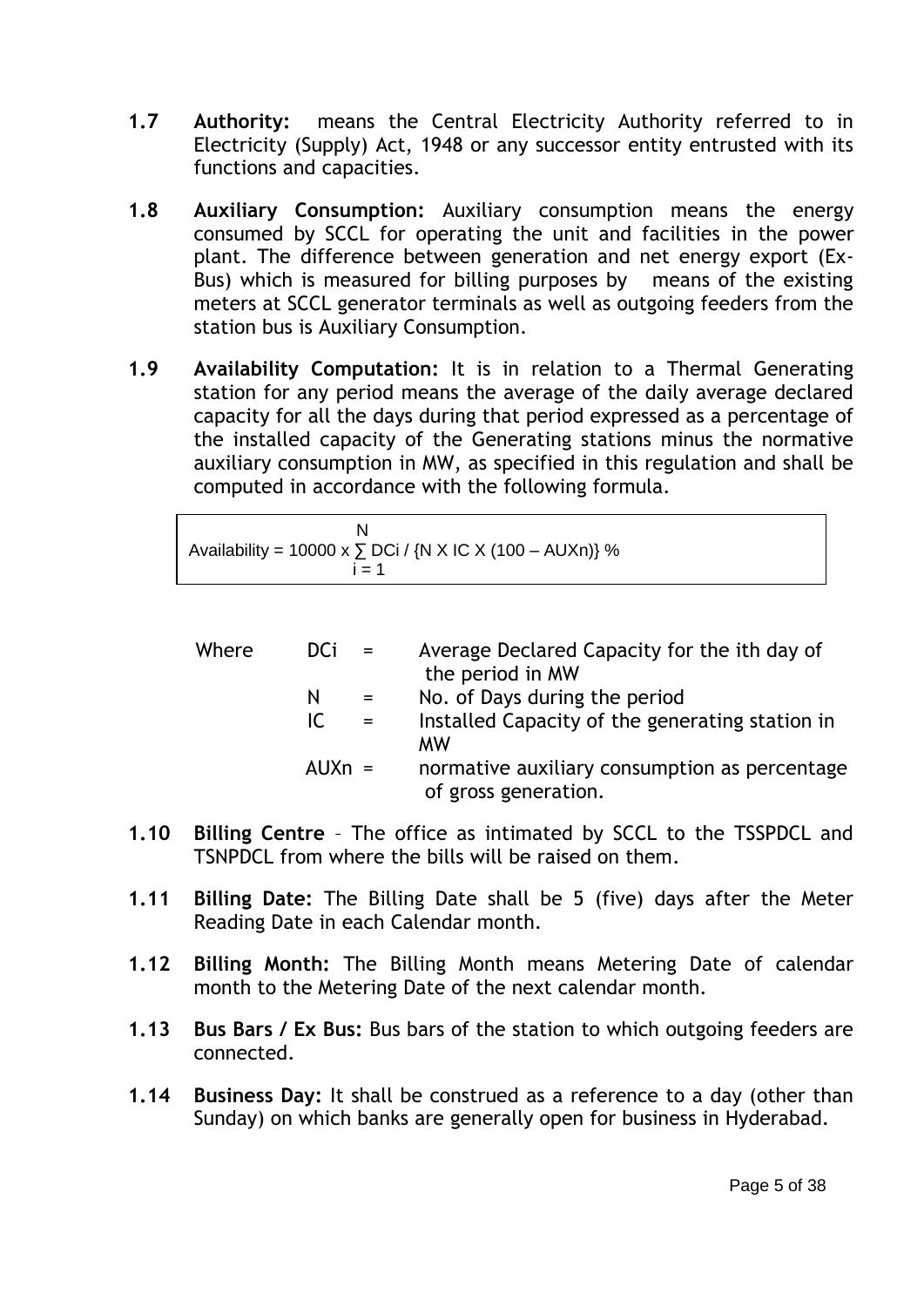- **1.15 Capacity Charges:** Capacity Charges (or) Fixed Charges as determined by TSERC and shall be paid in proportion to the Contracted Capacity from time to time
- **1.16 Capital cost:**  Capital cost of project or its units or stages as the case may be, means the capital expenditure thereof as admitted by the Commission for determination of tariff.
- **1.17 Charges for Supply of Electricity:** Mean and include all charges including the Tariff to be paid by the TSSPDCL and TSNPDCL in respect of supply of electricity to them from the Project in accordance with the provisions of this Agreement
- **1.18 COD of the Project:** means the Commercial Operation Date of both the Units.
- **1.19 Commercial Operation Date or COD:** means in relation to each unit of the thermal generating station, the date declared by the generating company after demonstrating the maximum continuous rating (MCR) or the installing capacity (IC) through a successful trial run after notice to the beneficiaries, from 00:00 hour of which scheduling process as per the Electricity Grid Code (IEGC) is fully implemented, and in relation to the generating station as a whole, the date of commercial operation of the last unit of the generating station.
- **1.20 Contracted Capacity:** Capacity contracted (2x600 MW) by TSSPDCL and TSNPDCL under this Agreement
- **1.21 Cut-off date:** Means 31<sup>st</sup> March of the year closing after two years of the year of commercial operation of the project, and in case the project is declared under commercial operation in the last quarter of the year , the cut-off date shall be  $31<sup>st</sup>$  march of the year closing after three years of the year of commercial operation.
- **1.22 Date of Effectiveness of Agreement:** Date of signing of this agreement including payment security as envisaged in Annexure V.
- **1.23 Debt:** means the amount of any loans, debentures or other similar obligations, contracted or raised and received by SCCL for the Project, but only to the extent that the proceeds of such capital contribution are exclusively utilized on the Capital Cost of the Project.
- **1.24 Debt Repayment:** means, in relation to a specified period, the amount of Debt 70% of the capital cost which SCCL is due to repay in such period, in Indian Rupees in which the Debt is incurred.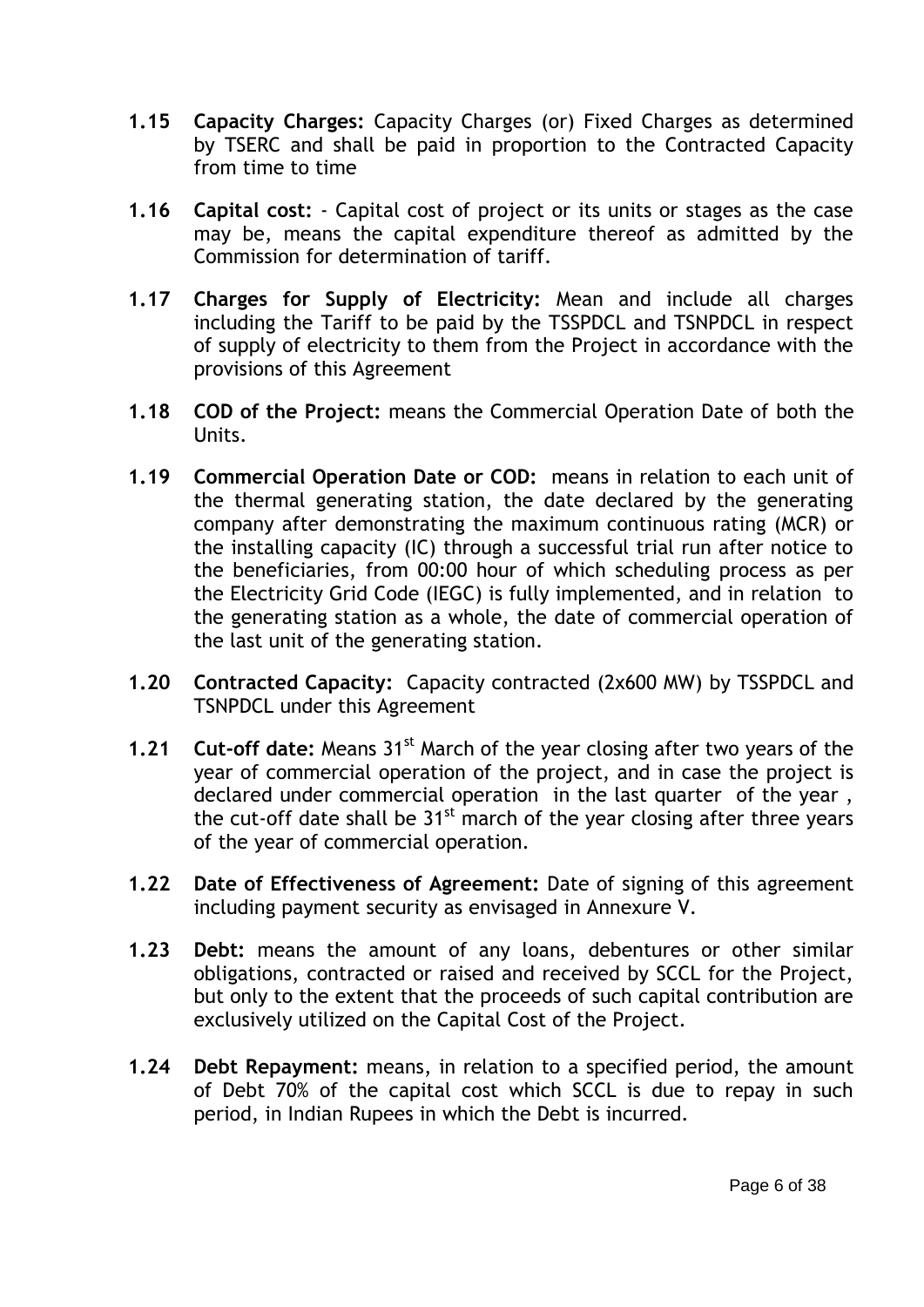- **1.25 Declared Capacity (DC):** means the capability of the generating station to deliver ex-bus Electricity in MW declared by such generating station in relation to any period of the day or Whole of the day, duly taking into account the availability of fuel.
- **1.26 Depreciation:** means the sum of the amounts of depreciation on buildings, equipment and other capital facilities of the Project on the date hereof, and in respect of any asset, shall be allowed upto 90% of the approved Capital Cost and shall cease so soon as its net book value equals the residual value i.e.,10 percent of its original cost as included in the Capital Cost.
- **1.27 Designated Officer:** The Designated Officer in TSSPDCL and TSNPDCL shall be of the rank of a Financial Advisor& Chief Controller of Account (FA& CCA) and GM (F&A) or any other Officer designated by TSSPDCL and TSNPDCL for matters relating to Billing and Payment.
- **1.28 Dispatch Instructions:** Dispatch Instruction shall be as mentioned in the Grid Code as per clause 1.24
- **1.29 Duration of Agreement:** Duration of Agreement shall be 25 years from date of C.O.D of the Project.
- **1.30 Due Date of Payment:** In case of a regular Monthly Bill due date of payment shall be within 60 (Sixty) days from the Billing Date and in case of a Supplementary Bill it shall be within 60 (Sixty) days from the presentation of the Supplementary Bill to the Designated Officer of TSSPDCL and TSNPDCL.
- **1.31 Energy Certification Committee (ECC):** shall be the Body of the Designated Officers constituted at the headquarters by both the Parties to certify each Billing Month the Net Energy Sale by one Party to the other based the Monthly Meter Readings jointly recorded at the power house.
- **1.32 Equity:** means the actual equity (including internal accruals) limited to 30 percent of Approved Capital Cost of the Project in Rupees and is used for the purposes of computation of ROE in fixed charges during the period of the Agreement.
- **1.33 Escrow Agreement:** Shall have the meaning as ascribed in Annexure V.
- **1.34 Grid Code:** Grid Code means the Code of Technical Interface (Grid Code) 2001 Revision 1, June 2001 as approved by APERC vide Proceedings No. APERC / Dir-Engg / Grid- Code/20 dated 26-05-2001 and adopted by TSERC Lr.No.TSERC No. L-01/DD LAW-1 Dt. 24-11-2014 as Regulation No.1 of 2014.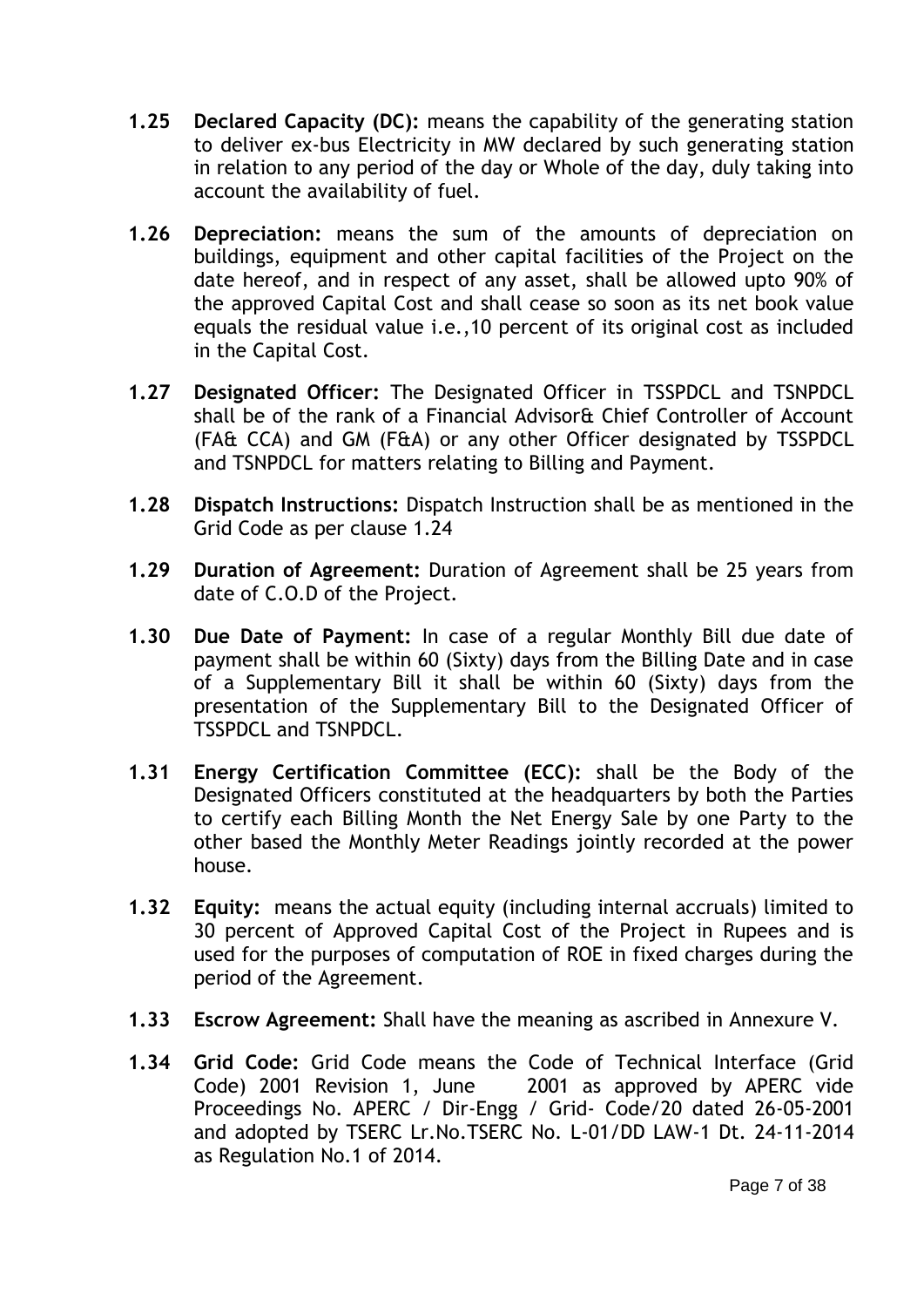- **1.35 Gross Calorific Value (GCV):** Gross Calorific Value means, in respect of coal and secondary fuel, heat produced in Kcal by complete combustion of one kilogram of solid fuel or one litre of liquid fuel, as the case may be.
- **1.36 Income Tax:** Taxes on Income actually payable and paid shall be limited to Tax on Return on the Equity component of the RoCE, and exclusive of tax on profit, if any, in excess of such return, penalties, interest on delayed payment of tax etc., and duly adjusted for any refund etc. received for previous periods.
- **1.37 Infirm power:** means electricity injected in to grid prior to the commercial operation of a unit or block of generating station.
- **1.38 Installed Capacity:** means the summation of the name plate capacities of all the units of generating station or the capacity of the generating station (reckoned at the generator terminals) as approved by the commission from time to time.
- **1.39 Installed Capacity Test:** In relation to any Generating Unit means any capacity test of such Generating Unit to be carried out pursuant to Annexure-II (Commissioning and Testing).
- **1.40 Interconnection point:** Interconnection point means the point at the outlet side of HV feeder (including the feeders between the generating stations) breaker where the power plant and the grid are connected in the power plant switchyard.
- **1.41 Interest on Working Capital:** The Interest on Working Capital shall be as per the TSERC Norms.
- **1.42 Licensee:** Means a person, granted a licensee under section 14 of the Electricity Act, 2003.
- **1.43 Maximum continuous rating:** It is in relation to unit of the thermal power generating station means the maximum continuous output at the generator terminals, guaranteed by the manufacturer at rated parameters, and in relation to a unit or block of a combined cycle thermal power generating station means the maximum continuous output at generator terminals, guaranteed by the manufacturer with steam injection and corrected to 50Hz grid frequency and specified site conditions.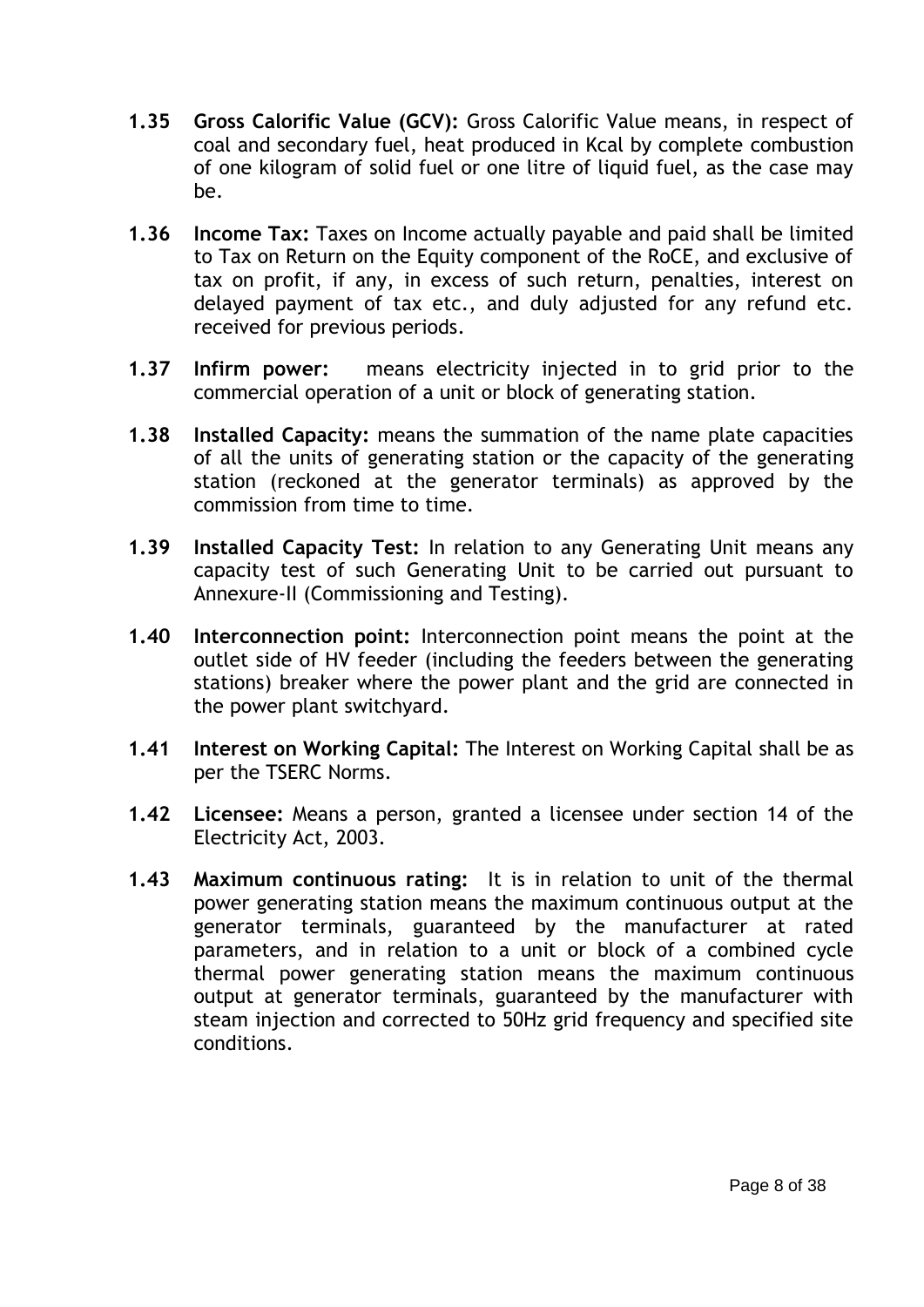- **1.44 Meter:** "Meter" means a device suitable for measuring, indicating and recording consumption of electricity or any other quantity related with electrical system and shall include, wherever applicable, other equipment such as Current Transformer (CT), Voltage Transformer (VT) or Capacitor Voltage Transformer (CVT) necessary for such purpose;
- **1.45 Metering Date:** Metering Date for the first calendar month will be Date of COD of each unit. Subsequent Metering Date will mean midday (12:00 hours) of the last day of each calendar month. However, the Metering Date of the Financial Year ends at  $24:00$  Hrs on  $31<sup>st</sup>$  march of Subsequent year and so on.
- **1.46 Monthly Bill:** Monthly Bill will have the meaning ascribed to it under Article 6 for Thermal Energy supplied under this Agreement.
- **1.47 Net Electrical Energy:** It is the energy, supplied from SINGARENI THERMAL POWER PROJECT 2 x 600 MW Stage-I measured in kWh, at the point of interconnection in accordance with the provisions of Article 7.
- **1.48 Plant Load Factor (PLF):**The Plant Load Factor in a Tariff Year expressed in percentage is:

Total net Electrical Energy measured at Interconnection Point x 100 PLF =----------------------------------------------------------------------------------------------------- (Installed Capacity of Thermal Power Station in MW)\*(8760)\*(100-A)

 Whereas A is the auxiliary consumption expressed in percentage of the thermal Power station.

- **1.49 Project:** means the coal based Thermal Power Station namely Singareni Thermal Power Project (STPP) 2 x 600 MW Stage-I established at Pegadapalli Village, Jaipur Mandal, Adilabad District, Telangana State, India, having a design rated capacity of 2 x 600 MW and all facilities and related assets required for the efficient, economic and safe operation of the Power Station including, without limitation, any railway yard & equipment, coal handling and ash disposal facilities and sampling and testing facilities and infrastructure features where so ever situated.
- **1.50 Prudent Utility Practices:** Prudent Utility Practices means the practices, methods, techniques, and standards that are generally accepted nationally and internationally from time to time and commonly used in the national and international electric utility industry for the operation and maintenance of equipment of the size and having the other characteristics of a Power Station in a safe, prudent and reliable manner consistent with the parameters for such operation and maintenance set forth in this Agreement, which practices, methods,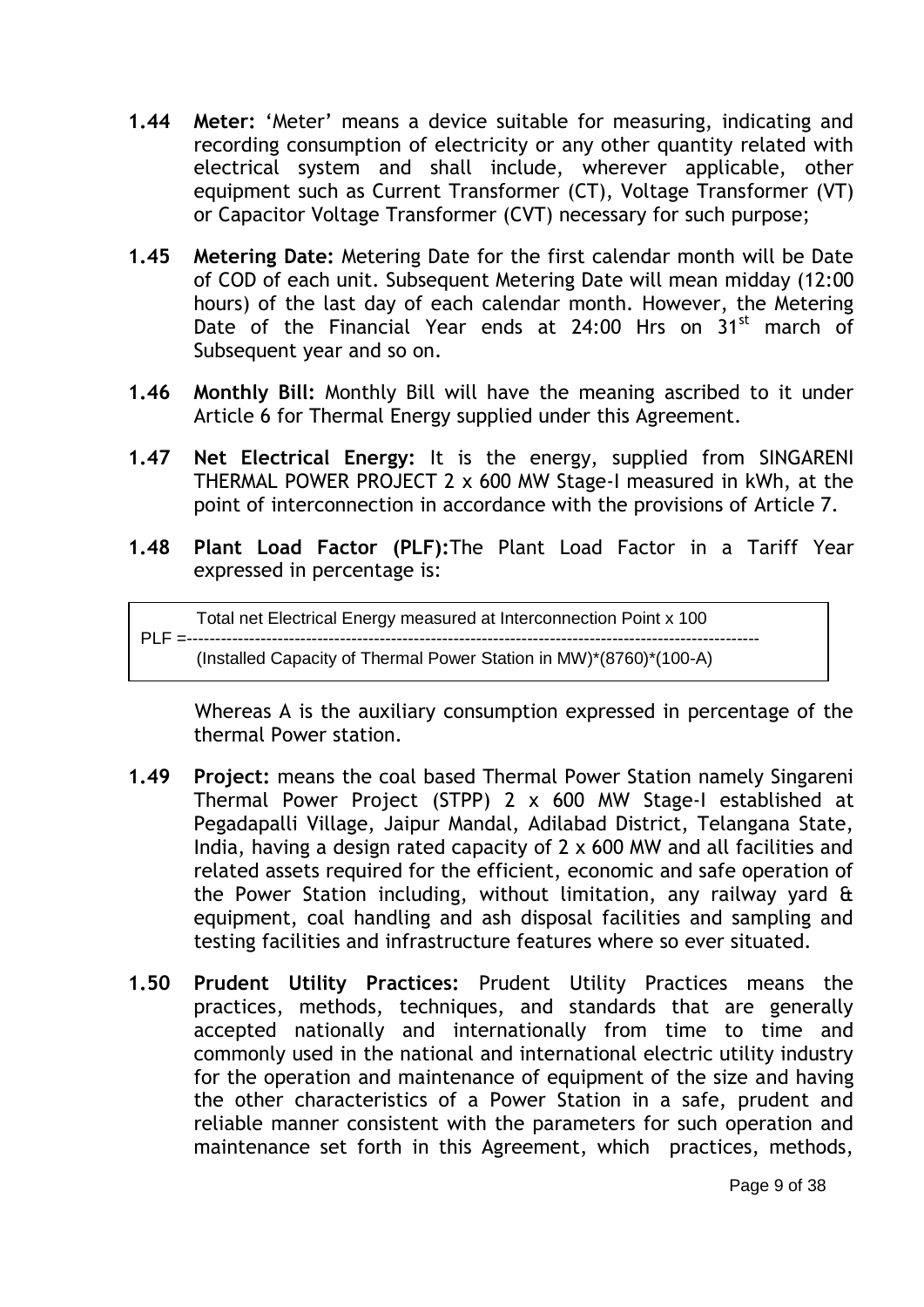techniques and standards shall be adjusted as necessary to take account of the requirements of Law, physical conditions at the site on which a Power Station is located and operation and maintenance guidelines of the manufacturers of plant and equipment incorporated in the Power Station which SCCL is required to follow in order to maintain in effect any warranties, guarantees or insurance policies relating thereto.

- **1.51 Station Heat Rate:** Station Heat Rate means the quantum in Kilo Calories of input heat energy required by a Thermal Power Station to generate one Electrical Energy Unit at the Generator terminals, as per TSERC Regulations.
- **1.52 Supplementary Bill:** Supplementary Bill will have the meaning ascribed to it in Article 6.
- **1.53 Tariff Year:** Tariff Year shall be the financial year.
- **1.54 TSERC:** means the Telangana State Electricity Regulatory Commission constituted under the Andhra Pradesh Reorganisation Act, 2014.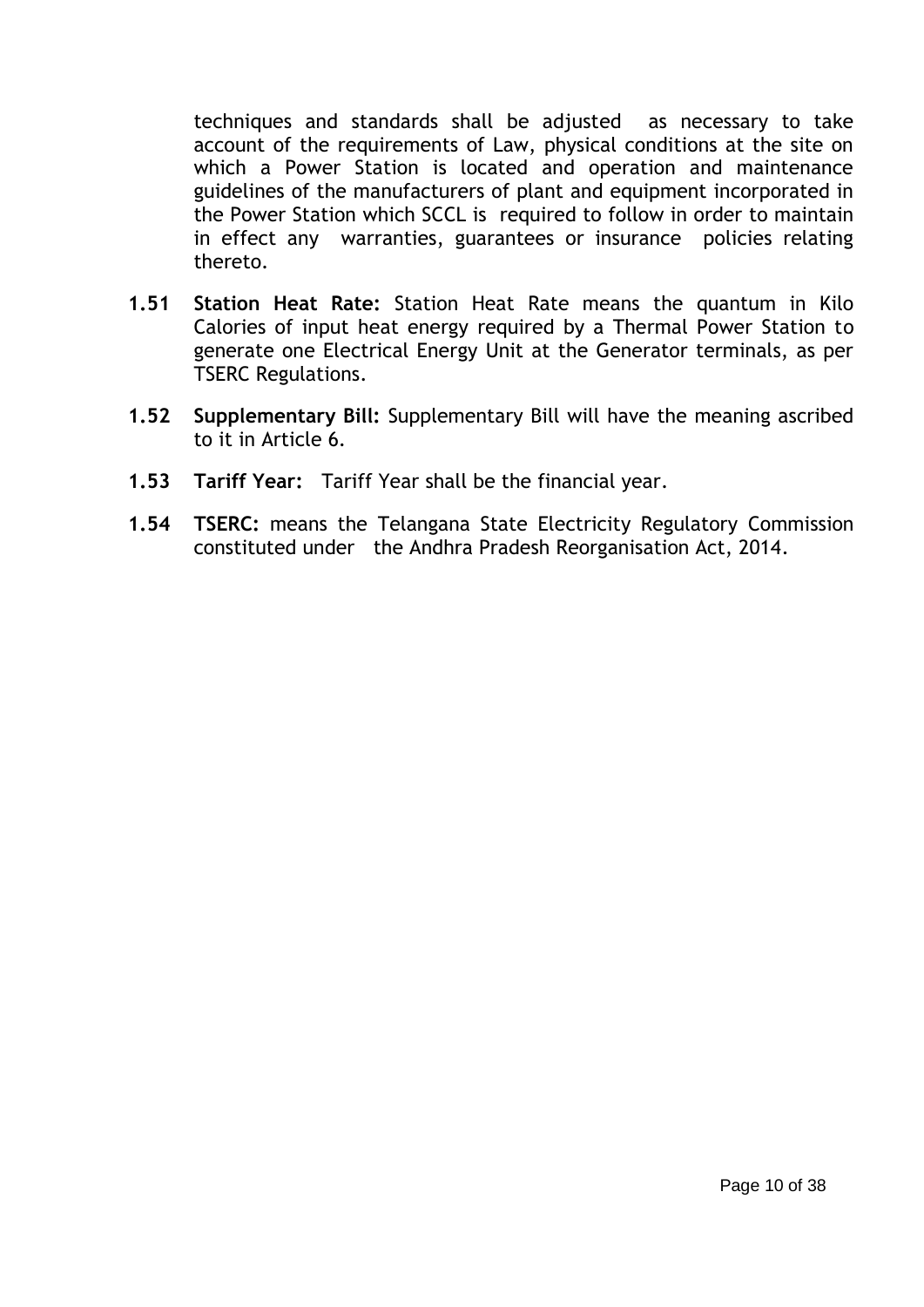# **Article 2: ALLOCATION, TRANSMISSION & WHEELING OF POWER**

### **2.1 Installed Capacity:**

- 2.1.1 The Installed Capacity of Singareni Thermal Power Project Stage -1 is 1200 MW (2x600 MW).
- 2.1.2 The Project is being developed for the sale of 1200 MW power to TSSPDCL and TSNPDCL, excluding Auxiliary Consumption.

### **2.2 Allocation of Capacity**

- 2.2.1 The Project is being developed for the sale of power to TSSPDCL and TSNPDCL in proportion of sharing as approved by Government of Telangana.
- 2.2.2 The allocation made from the Project by Government of Telangana or any other competent authority in favour of TSSPDCL and TSNPDCL shall be contracted capacity subject to signing of the agreement, opening of LC and providing appropriate payment security mechanism as provided at annexure V in this agreement. TSSPDCL and TSNPDCL shall draw electricity against the above contracted capacity limited to the amount of LC opened and maintained by it. SCCL shall intimate SLDC from time to time regarding the quantum of capacity TSSPDCL and TSNPDCL are eligible to draw

### **2.3 Transmission / Wheeling of Electricity**

2.3.1 Sale of electricity shall be at the bus bars of the Project and it shall be the obligation and responsibility of TSSPDCL and TSNPDCL in coordination with TSTRANSCO to make the required arrangement for evacuation of electricity from such delivery points of the SCCL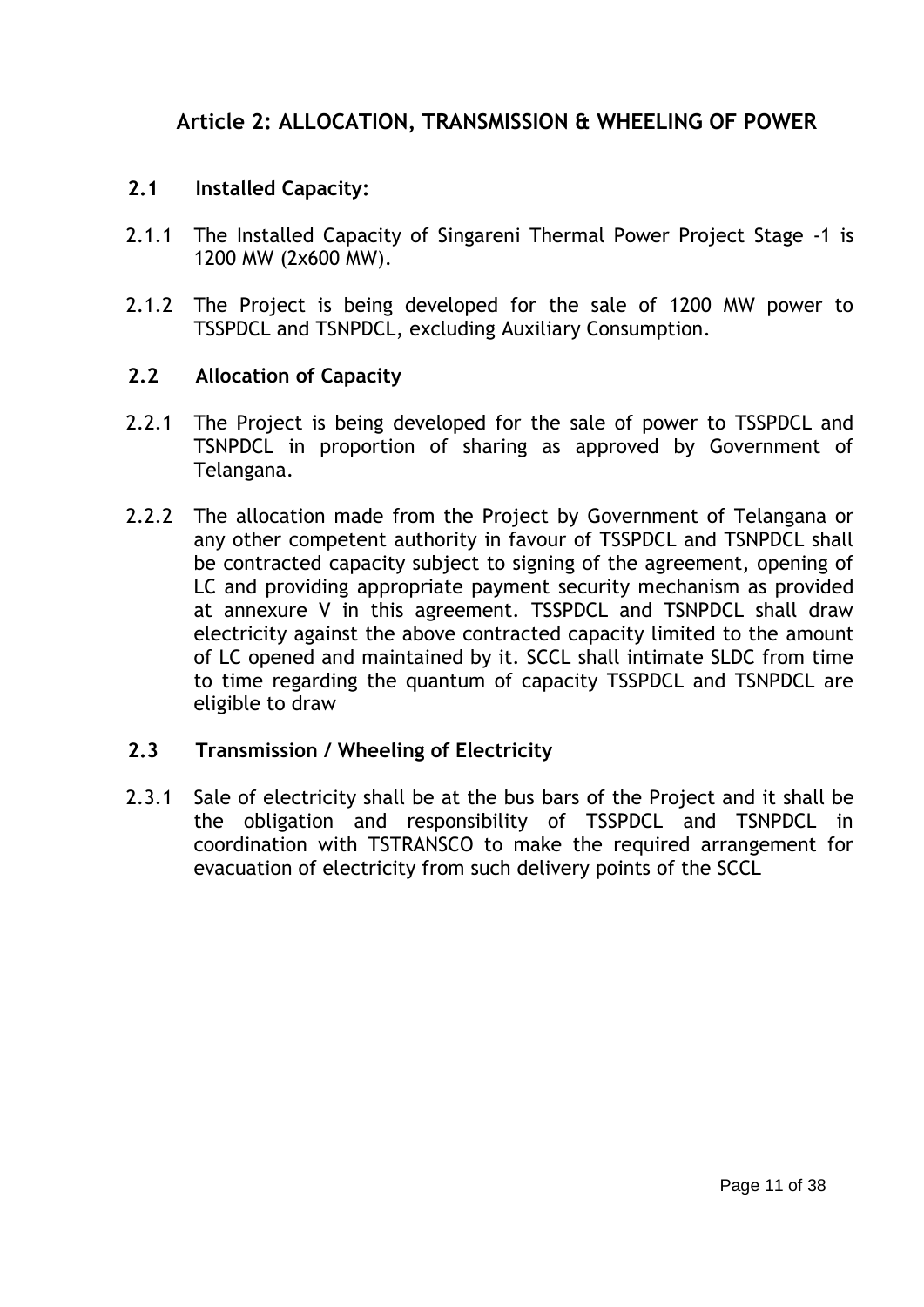### **Article 3: SALE AND PURCHASE OF AVAILABLE ELECTRICAL CAPACITY AND ENERGY**

- **3.1 Power Supplies by SCCL**
- 3.1.1 **Scheduling:** It is understood and agreed by and between the parties that SCCL shall operate the project as a base load station as per the manufacturers" guidelines, applicable grid operating standards, directions of the TSERC and relevant statutory provisions, as applicable from time to time. Methodology of generation scheduling shall be as per IEGC and TSERC appropriate regulations.

All charges / fees related to scheduling and despatch of electricity shall be borne by TSSPDCL and TSNPDCL.

SCCL shall make declaration of the capacity at the busbars of the station after taking into account the capability of the station to deliver Ex-Bus which shall be considered while calculating Declared Capacity (DC)

3.1.2 **Declared Capacity :** Declared Capacity or "DC" means the capability of the station to deliver Ex-Bus electricity in MW declared by the station in relation to any period of the day or whole of the day, duly taking into account the availability of Coal as per the procedure laid down in IEGC

Notwithstanding the following, Station shall be deemed as available to the extent of DC declared by the station for any time period:

- (a)Failure on account of TSSPDCL and TSNPDCL to transmit and wheel electricity from the Ex-Bus of the station in coordination with **TSTRANSCO**
- (b)Any other reason not attributable to SCCL restricting scheduling and despatch of capacity at the Ex-Bus of the station
- 3.2 **Sale and Purchase of Infirm Power:** After Synchronization and prior to the COD of any Generating Unit, SCCL will sell and TSSPDCL and TSNPDCL will purchase all infirm power generated by that Generating Unit in proportion to the allocation made. TSSPDCL & TSNPDCL will reimburse SCCL the actual cost of all Coal & Secondary Fuel consumed for such generation.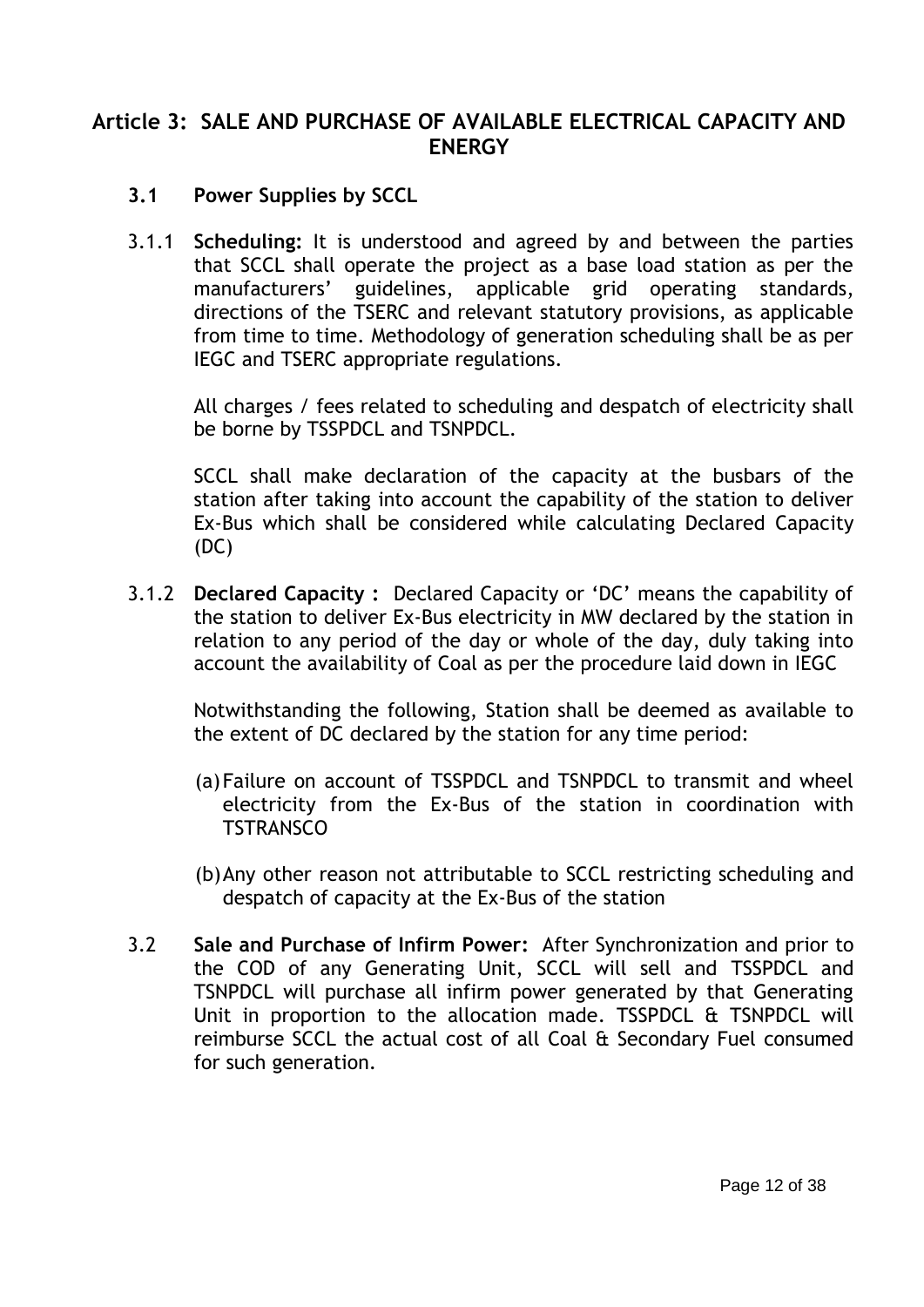3.3 **Sale and Purchase of Declared Capacity and Net Electrical Energy:**  From and after the Commercial Operation Date of the 1<sup>st</sup> Unit, subject to the provisions of this Agreement, SCCL shall sell, and TSSPDCL and TSNPDCL shall purchase, the entire Declared Capacity and all Net Electrical energy generated by the Unit / Project from the (2x600 MW) Power Project for the consideration set forth in this agreement.

The obligation of SCCL to sell capacity to the TSDISCOMs under this PPA shall, in each Settlement Period, be 80% of the declared capacity of the Unit / Project or to be revised as per TSERC tariff Regulations issued from time to time.

- **(a)** SCCL shall always inform, along with the Availability Declaration, the capacity committed to TSDISOMs for each Settlement period.
- **(b) Net Electrical Energy:** Means the Energy Units actually delivered to TSSPDCL and TSNPDCL (TSDISCOMs) by SCCL pursuant to sale to TSDISCOMs of the capacity under Article 3 of this PPA, as computed at the Inter Connection Point, which point shall be the only point at which such Net Electrical Energy shall be computed under this Agreement.

### **3.3.1 Power Supplies by TSDISCOMS:**

Upon SCCL"s request, TSDISCOMS shall provide electrical energy to SCCL for construction, start-up and maintenance, and also for commissioning of the Project. TSDISCOMS shall furnish a bill to SCCL for such power at a price equal to TSDISCOMS"s published tariff for construction power during the construction and start-up period up to the COD of the Project.

After COD of the Project, Tariff Bills presented by SCCL to TSDISCOMS shall be on a net energy basis taking into account the power supplied by TSDISCOMS to the Project.

### **3.4** *Dispatch Instructions (DI):*

3.4.1 At 10.00 hours every day, SCCL shall DIRECTLY provide Capacity Notice to the SLDC, denoting the Unit-wise Hourly MW Availability (00.00 – 24.00 hours) on day ahead basis.

TSDISCOMS shall in turn intimate the same day by 16.00 hours the Generation Schedule to SCCL for the following day with respect to all the Units of the Project that have declared Capacity Notice.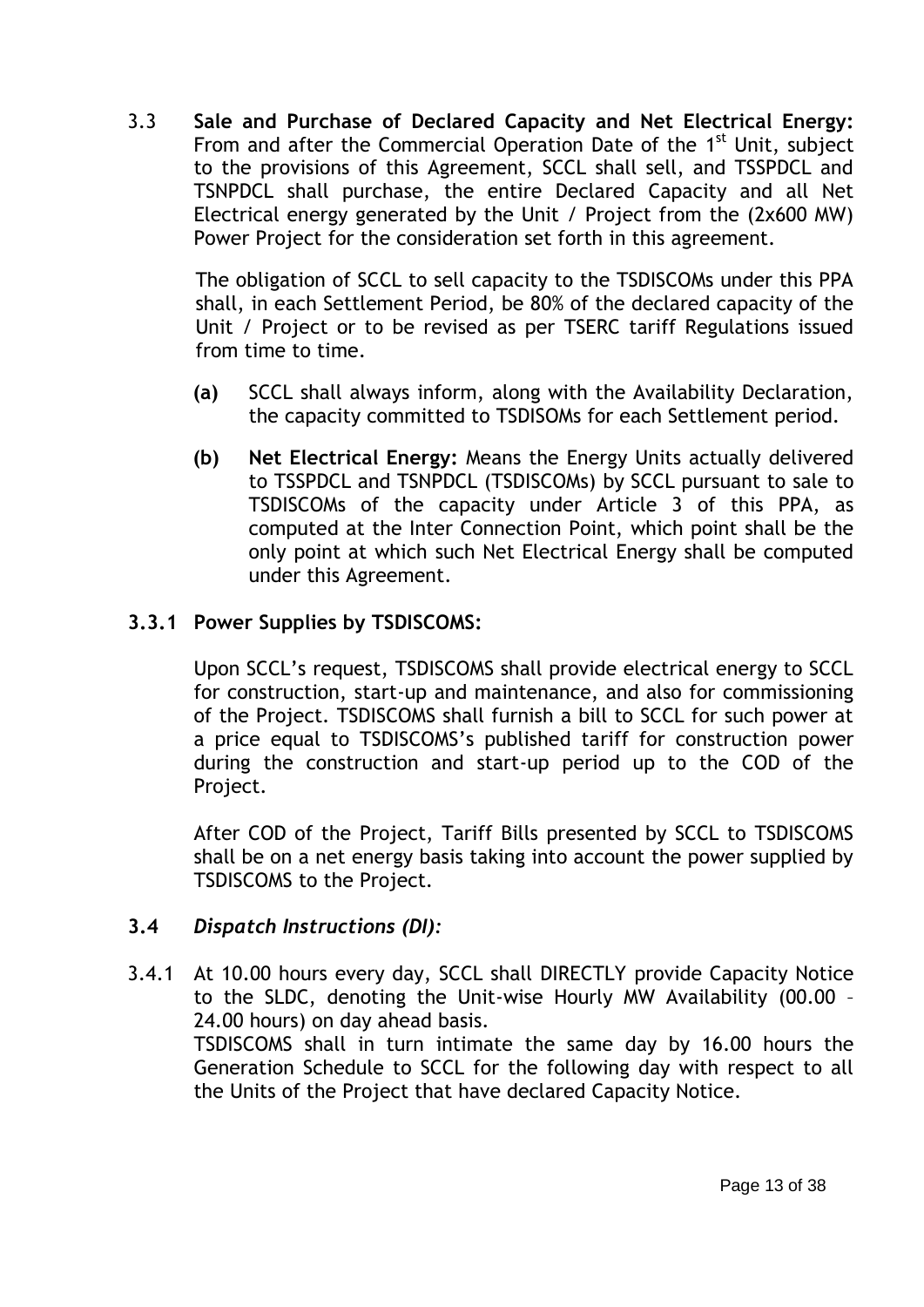- 3.4.2 SCCL shall follow the SLDC"s directives, to back down, increase or resume generation, decrease generation at times on a day, provided that such directives are consistent with the technical limits of the facility, Prudent Utility Practices or in accordance with discharge functions of SLDC. Number of Dispatch Instructions per day shall not exceed two. The duration of back down and quantum of energy backed down each day shall be reconciled and certified by both SCCL (at Station level) and SLDC on monthly basis.
- **3.4.3 Nothing contained in this Agreement shall be construed to require SCCL to operate the facility, at any time, including emergency, inconsistent with Prudent Utility Practices and the Technical Limits in any manner.**
- **3.4.4 Backing down limits of units:**

For Singareni thermal Power Project, TSDISCOMs capacity shall not be backed down more than the limit of 35.00% of 1200 MW capacity allocated to TSDISCOMs.

 In absence of any dispatch instructions from TSTRANSCO, the Units will operate according to the day ahead capacity notice furnished by SCCL.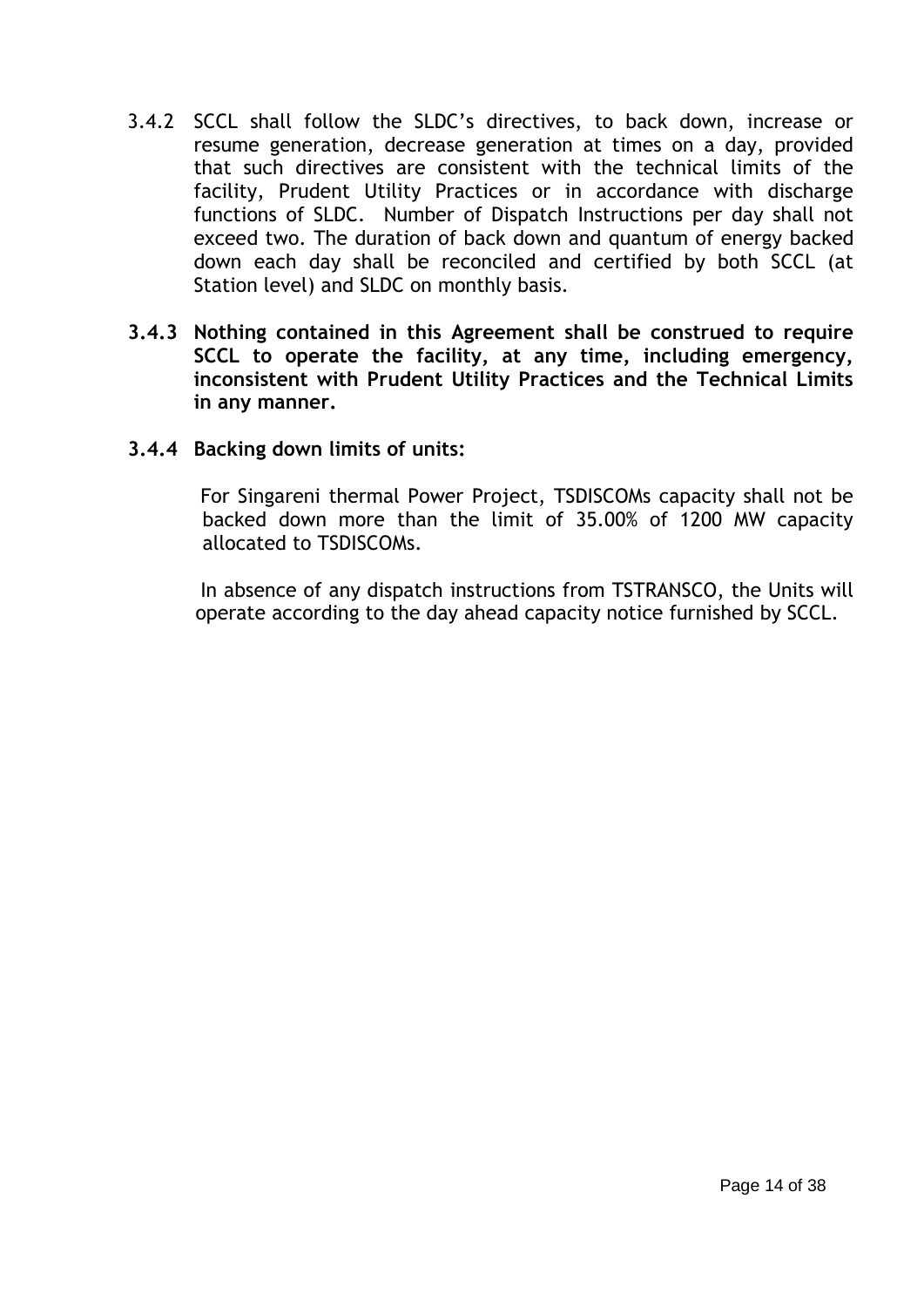## **Article 4: GENERATION TARIFF**

#### **4.1 Terms and Conditions**

- 4.1.1 The tariff for the electricity supplied from the Project would be as determined under the tariff regulations of TSERC and tariff order thereof from time to time
- 4.1.2 Tariff for sale of electricity from the Project would be based on prevailing TSERC Regulations time to time.
- 4.2 **Capacity Charges (Fixed Charges):** SCCL shall claim the Annual Fixed Charges as approved by TSERC for each Tariff Year. The Annual Fixed Charges shall be computed as per TSERC norms and regulations and shall comprise of the following
	- a) Return on capital employed (RoCE)
	- b) Depreciation
	- c) O&M expenses
	- d) Taxes on Income as per actuals
- 4.2.1 **Capital Cost:** The capital cost of the Project shall be taken as Rs.8250.00 crores (provisional) as per Annexure-I.
- 4.2.2 **The Operation & Maintenance Charges:** The Operation & Maintenance and Insurance Expenses (O&M) for 600 MW sets would be as per the latest norms or regulations issued by TSERC.
- 4.2.3 **Interest on Working Capital:** Interest on Working Capital shall be calculated as per TSERC norms / regulations from time to time.
- **4.2.4 Debt-Equity ratio:** The debt-equity ratio as on the date of Commercial operation shall be taken as 70:30 for determination of tariff irrespective of the actual quantum of debt and equity**.**

### **4.2.5 Recovery of Fixed Charges:**

- **(a)** Annual Fixed Charges shall be computed for 100% after the Unit is declared for commercial operation date.
- (b) When the actual Capital Cost of project is finalized, the amount of any over payment or under payment relative to the Approved Capital Cost shall be refunded or paid (as the case may be) in twelve equal payments at the time of the payment of the next twelve monthly bills for Tariff payments after such finalization.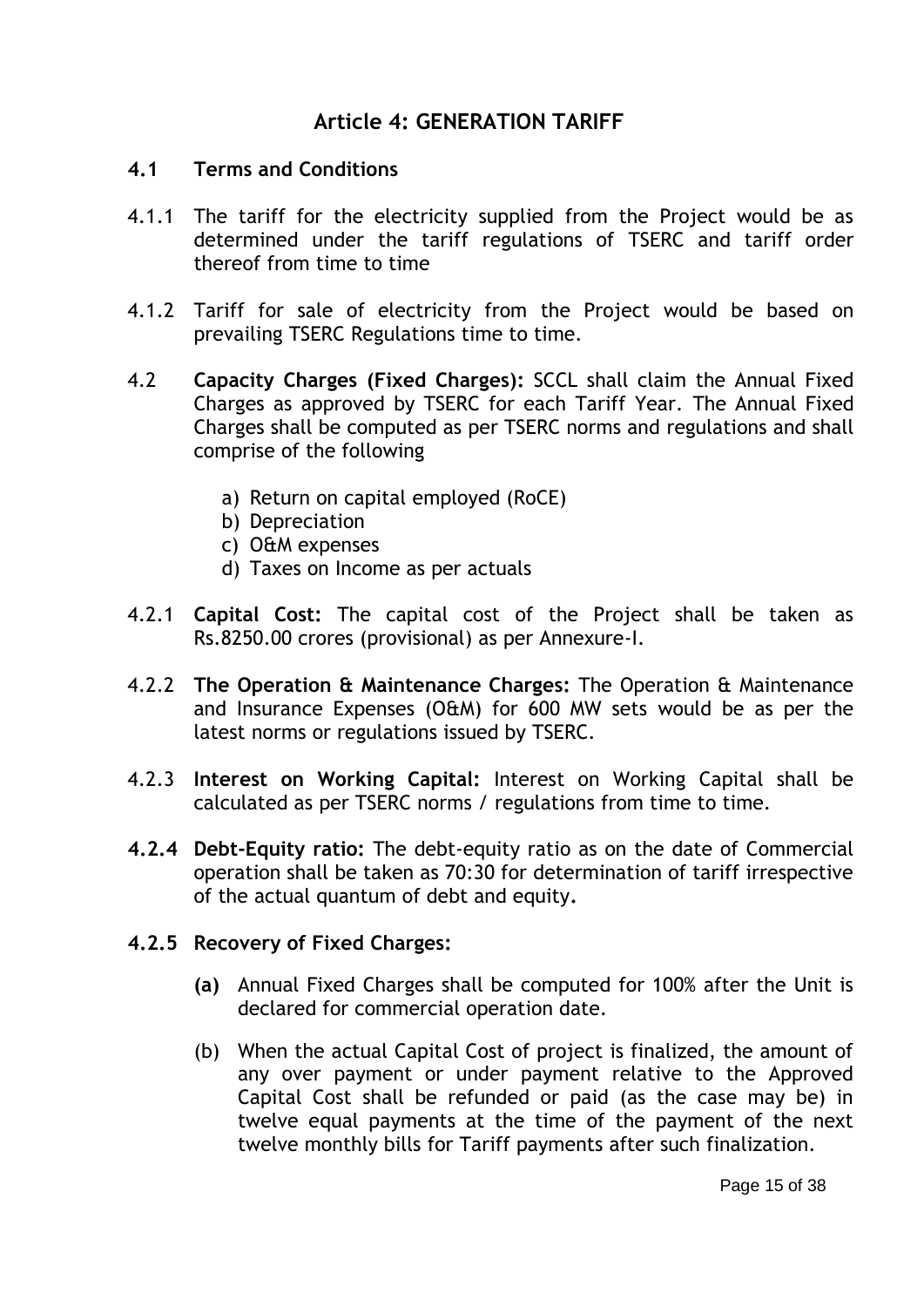- **(c)** Target availability of the unit for recovery of full fixed charges shall be 80%.
- (d) One-twelfth of the full "Annual Fixed Charges", computed pursuant to this Article 4 shall be claimed through the "Monthly Bill", on every Recovery month of a Financial Year.

SCCL shall receive full Annual Fixed Charges if Availability in the Tariff Period or Tariff Year is not less than 80%. If Availability is less than 80%, Fixed Charges shall be allowed on pro-rata basis.

- 4.2.6 **Deemed Generation:** Stoppage of generation due to problems in Power evacuation for Generating stations shall be treated as Deemed Generation for the purpose of computation of availability for payment of fixed charges. In case of shortage of fuel, TSSPDCL, TSNPDCL and SCCL will decide and finalise in consultation with Coal Companies at that time.
- 4.3 *Variable Charge:* For any Billing Month, the Variable Charge component of the Tariff (comprising cost of Coal and Secondary Fuel Oil) shall be determined as per annexure-III

Variable Charges consists of cost of coal &oil. Landed cost of coal and oil shall include Transit and handling charges, royalty on coal, taxes, duties as applicable. Transportation cost by rail/road or any other means and energy charges shall be arrived after considering transit & Windage losses as given in Annexure-IV. Variable charges shall be paid based on the computation as per Annexure-III. Variations, if any, in delivered cost of coal &oil consequent to raising of initial bill shall be adjusted. For claiming such revision, SCCL will raise supplementary Bills.

- 4.4 **Operating parameters:** The values of Operating parameters like Station Heat Rate, Auxiliary power consumption and specific consumption of secondary fuel oil for the duration of the PPA shall be as per prevailing TSERC Regulations from time to time.
- **4.5 Incentive:** 
	- (a) Target plant load factor for incentive shall be 80%.
	- (b) Incentive shall be payable at a flat rate of 25 paisa/kwh for exbus scheduled energy corresponding to scheduled generation in excess of ex-bus energy corresponding to target Plant Load Factor.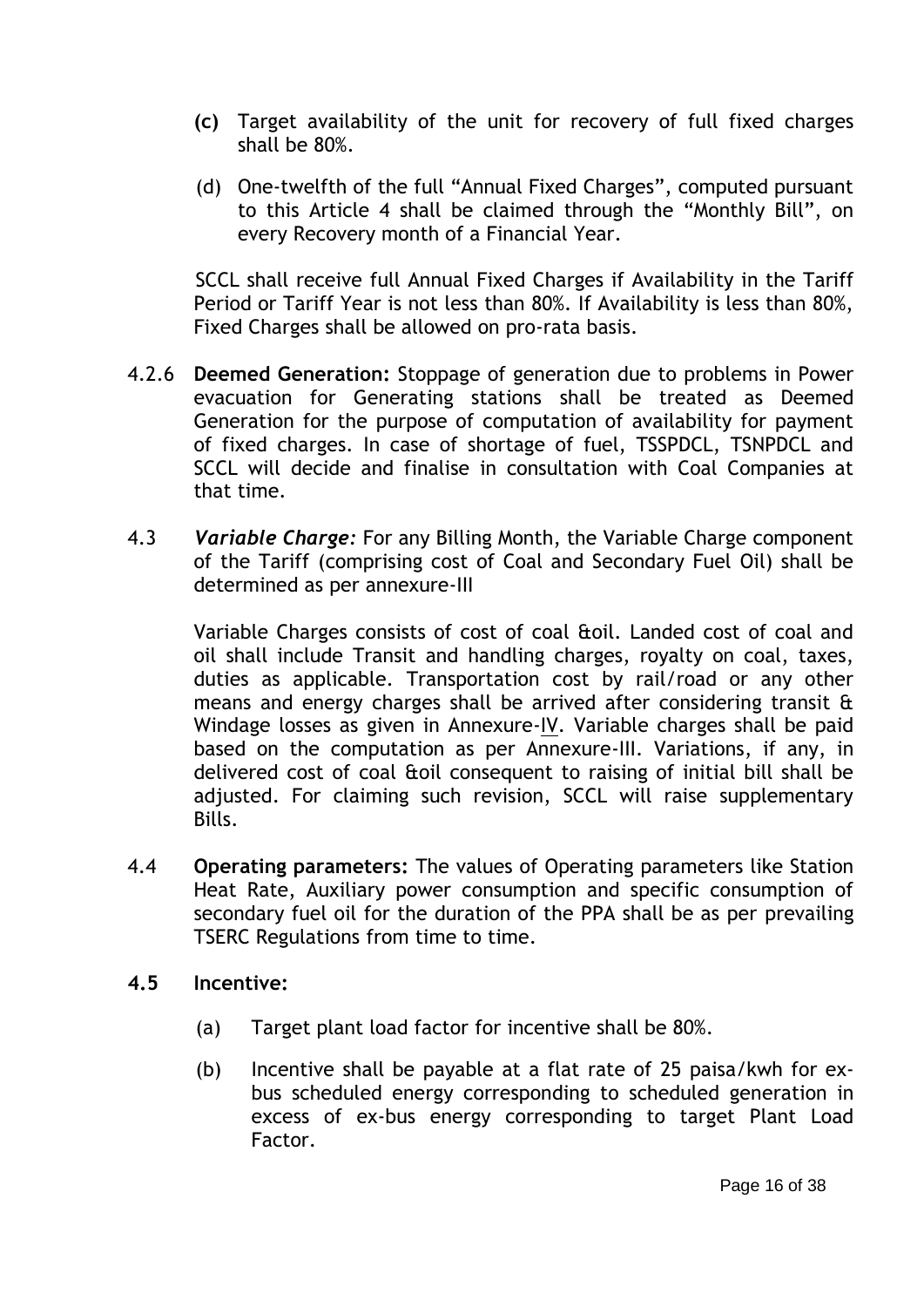- 4.6 **General:** Any changes in TSERC regulations that may occur in future shall be applicable for all operating norms or any other parameters. For anything not covered in this agreement, TSERC regulations will be applicable.
- 4.7 **Commercial Operation Date or COD:** COD in relation to a generating unit means, the date declared by the generating company after demonstrating the maximum continuous rating (MCR) or the installing capacity (IC) through a successful trial run after notice to the beneficiaries, and in relation to the generating station means, the date of commercial operation of the last unit.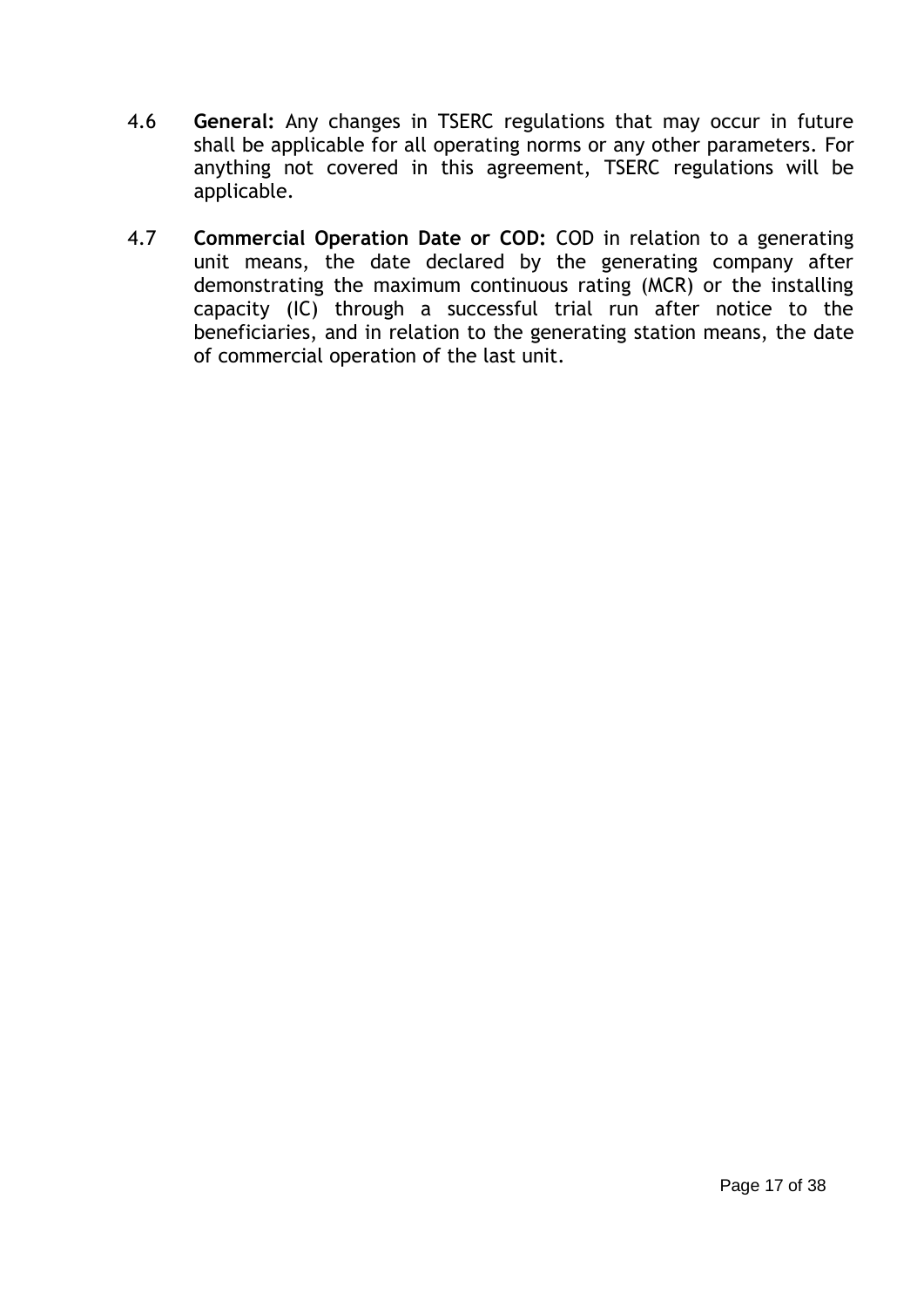# **Article 5: TAXES, LEVIES, DUTIES, ROYALTY, CESS ETC**

- **5.1 Levies, Taxes, Duties, Cess:**The above Tariff is exclusive of any statutory taxes, levies, duties, cess or any other kind of imposition (s) whatsoever imposed/charged by any Government (Central/State) and/ or any other local bodies/authorities on generation of electricity including auxiliary consumption or any other type of consumption including water, transmission, environment protection, sale or on supply of power/ energy and / or in respect of any of its installations associated with Generating Stations and/or on Transmission System.
- 5.2 The total amount of such levies/taxes/ duties/ cess etc. payable by SCCL to the authorities concerned in any month on account of the said levies/taxes/duties/cess etc. as referred to above shall be borne and additionally paid by TSSPDCL and TSNPDCL to SCCL.
- 5.3 Incidence of income tax liability on project income limited to the extent of RoE as per the provisions of the Income Tax Act applicable from time to time shall be recovered from TSSPDCL and TSNPDCL duly certified by Statutory Auditors of SCCL.
- 5.4 **Income Tax:** Incidence of tax liability on SCCL as per Income Tax Act in force from time to time shall be payable in addition to the amount as per the Tariff Bill by TSSPDCL and TSNPDCL duly certified by the Auditors of SCCL. However the tax payable on project income exceeding the Return on Equity will not be charged to TSSPDCL and TSNPDCL. If any advance income tax is payable by SCCL in any month, SCCL shall submit a bill to TSSPDCL and TSNPDCL supported by a certificate of its chartered accountant at least 20 (twenty) days before the due date of such payment. TSSPDCL and TSNPDCL shall pay to SCCL an amount equal to such advance tax within ten (10) days from the receipt of such Bill. After the tax assessment is completed for any year, if any, balance tax amount is payable by SCCL, TSSPDCL and TSNPDCL shall pay such balance tax within 15 days of demand by SCCL. In case the tax authority refunds any amounts to SCCL including interest thereon, SCCL shall promptly make an appropriate refund to TSSPDCL and TSNPDCL.
- 5.5 Income Tax applicable for the sale of power under this agreement shall be governed by the applicable TSERC regulations and the parties agree to abide by and comply such regulations.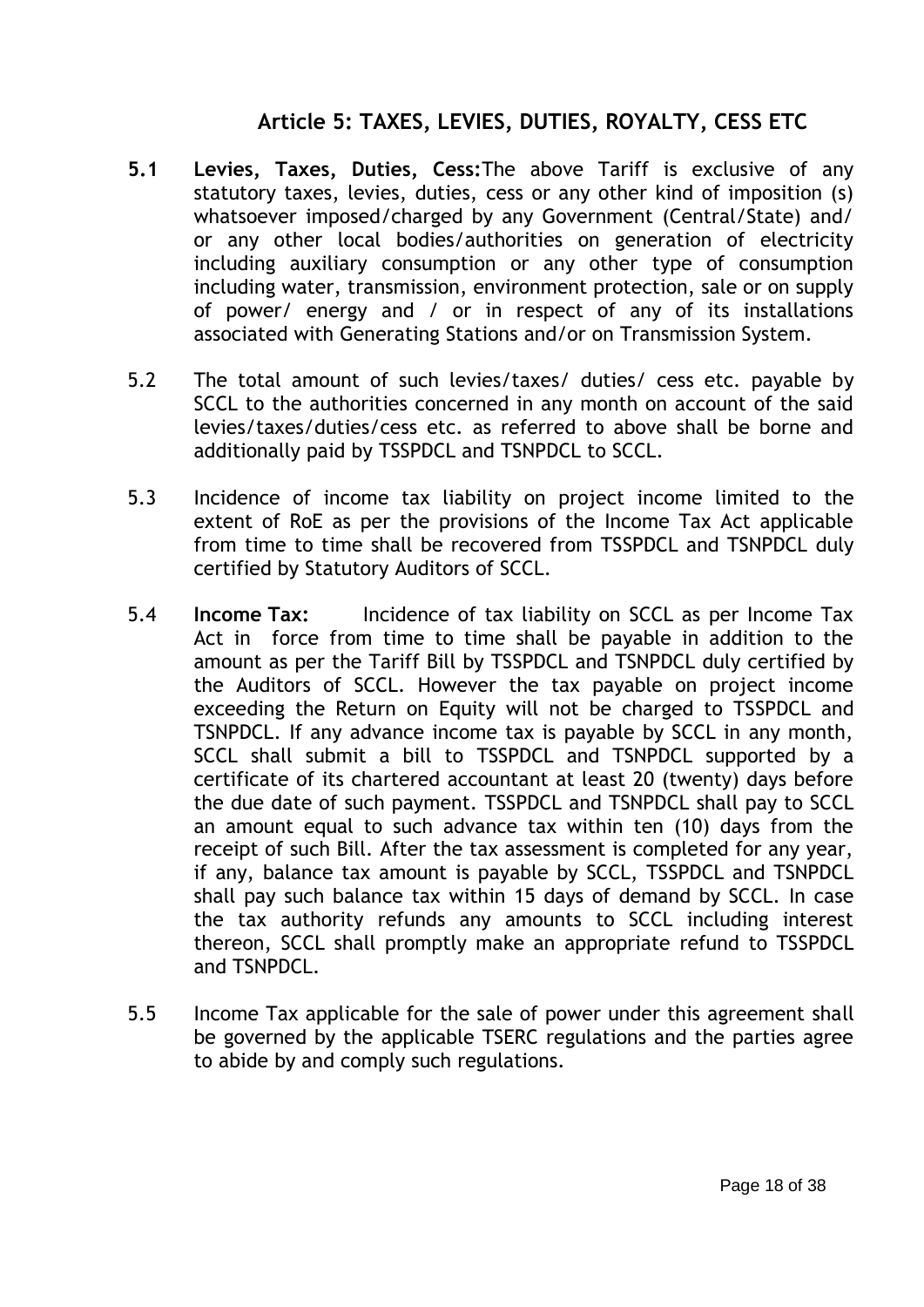## **Article 6: BILLING AND PAYMENT**

### **6.1 Billing:**

- 6.1.1 All charges for supply of Electricity under this Agreement shall be billed by SCCL as determined time to time by the TSERC and/ or any other Competent Authority and the same shall be paid by TSSPDCL and TSNPDCL in accordance with the following provisions:
- 6.1.2 SCCL shall present the bills for electricity supplied to TSSPDCL and TSNPDCL from the Project for the previous month based on Energy Account issued by Telangana State Load Dispatch Centre or any other Competent Authority as per TSERC regulations applicable from time to time.
- 6.1.3 Billing Centre of SCCL shall carry out billing and associated functions. SCCL would submit the bills to the officer to be nominated by TSSPDCL and TSNPDCL
- 6.1.4 The Monthly Bill for the Project shall include the Charges for Supply of Electricity under this Agreement, taxes, duties, cess etc including additional bills for the past period (s) on account of orders of TESERC/ Appellate Tribunal for Electricity/ Other Courts/ Other Competent Authority (ies). If for certain reasons some of the charges which otherwise are in accordance with this Agreement, cannot be included in the main Monthly Bills, such charges shall be billed as soon as possible through Supplementary Bill(s).
- 6.1.5 TSSPDCL and TSNPDCL shall arrange payment of such Monthly Bill (s) / Supplementary Bill (s) promptly through irrevocable Letter of Credit at the designated account of SCCL or through RTGS. The date of transfer of payment to SCCL account shall be considered as the date of payment for computation of rebate or late payment of surcharge in respect of such payment. The bill (s) of SCCL shall be paid in full subject to the condition that –
	- i. there is no apparent arithmetical error in the bill (s)
	- ii. the bill (s) is /are claimed as per the notified / agreed tariff
	- iii. they are in accordance with energy accounts issued by Telangana State Load Dispatch Centre or any other Competent Authority as per TSERC regulations applicable from time to time.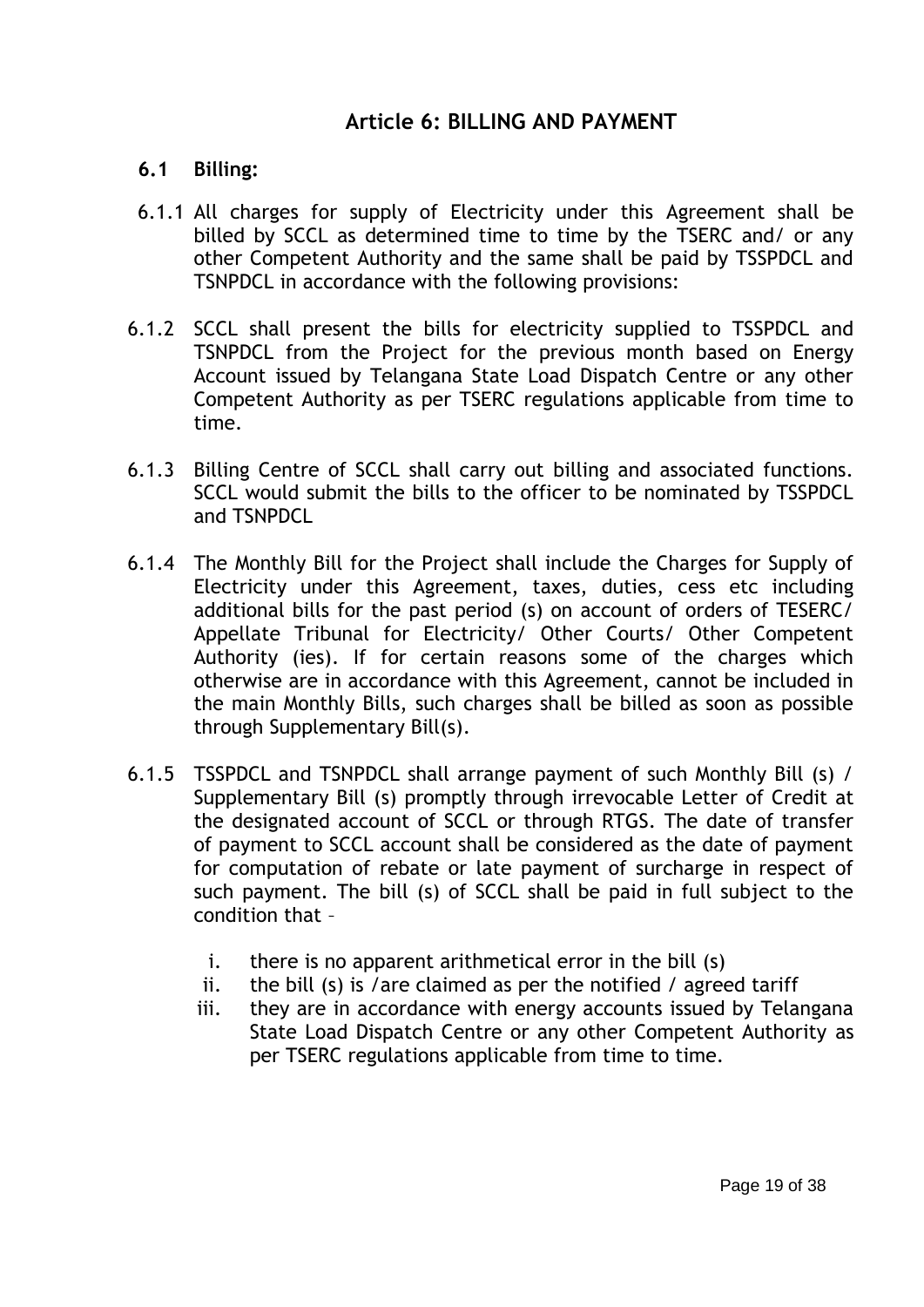- 6.1.6 All payments made by TSSPDCL and TSNPDCL shall be appropriated by SCCL for amounts due from TSSPDCL and TSNPDCL in the following order of priority:
	- i. towards Late Payment Surcharge, payable if any
	- ii. towards earlier unpaid bill (s) if any; and
	- iii. towards the statutory dues like, other tax, royalty etc in the current bill (s).
- 6.1.7 In case TSSPDCL and / or TSNPDCL dispute any amount, even then, it shall pay 95% of the disputed amount forthwith and file a written objection with SCCL within 30 days of presentation of the bill, giving following particulars:
	- i. Item disputed, with full details / data and reasons of dispute
	- ii. Amount disputed against each item

Provided that non acceptance of tariffs determined / approved by TSERC shall not be a valid ground for dispute

- 6.1.8 The amount of excess / shortfall with respect to the said 95% payment based on finally determined amount in line with Article 6 shall be paid / adjusted with the applicable interest @ 15% per annum from the date on which the amount in dispute was payable / refundable
- 6.1.9 **Monthly Bill:** On or before each Billing Date, SCCL shall submit to TSSPDCL and TSNPDCL a Monthly Bill based on (a) meter reading (taken pursuant to Article 7) that has either been signed by both Parties or certified by SCCL with respect to TSSPDCL and TSNPDCLS' refusal to sign within five days of the Metering Date and (b) the Tariff, which will set out the monthly Fixed Charges and the monthly Variable Charges with respect to the Project covered under this Agreement.
- 6.1.10 Each Monthly Bill for a Billing Month shall be payable by TSSPDCL and/or TSNPDCL in accordance with this Agreement on or before the Due Date of Payment., which will be the date 30 days from the date of presentation of the Tariff Bill to the Designated Officer of TSSPDCL and TSNPDCL.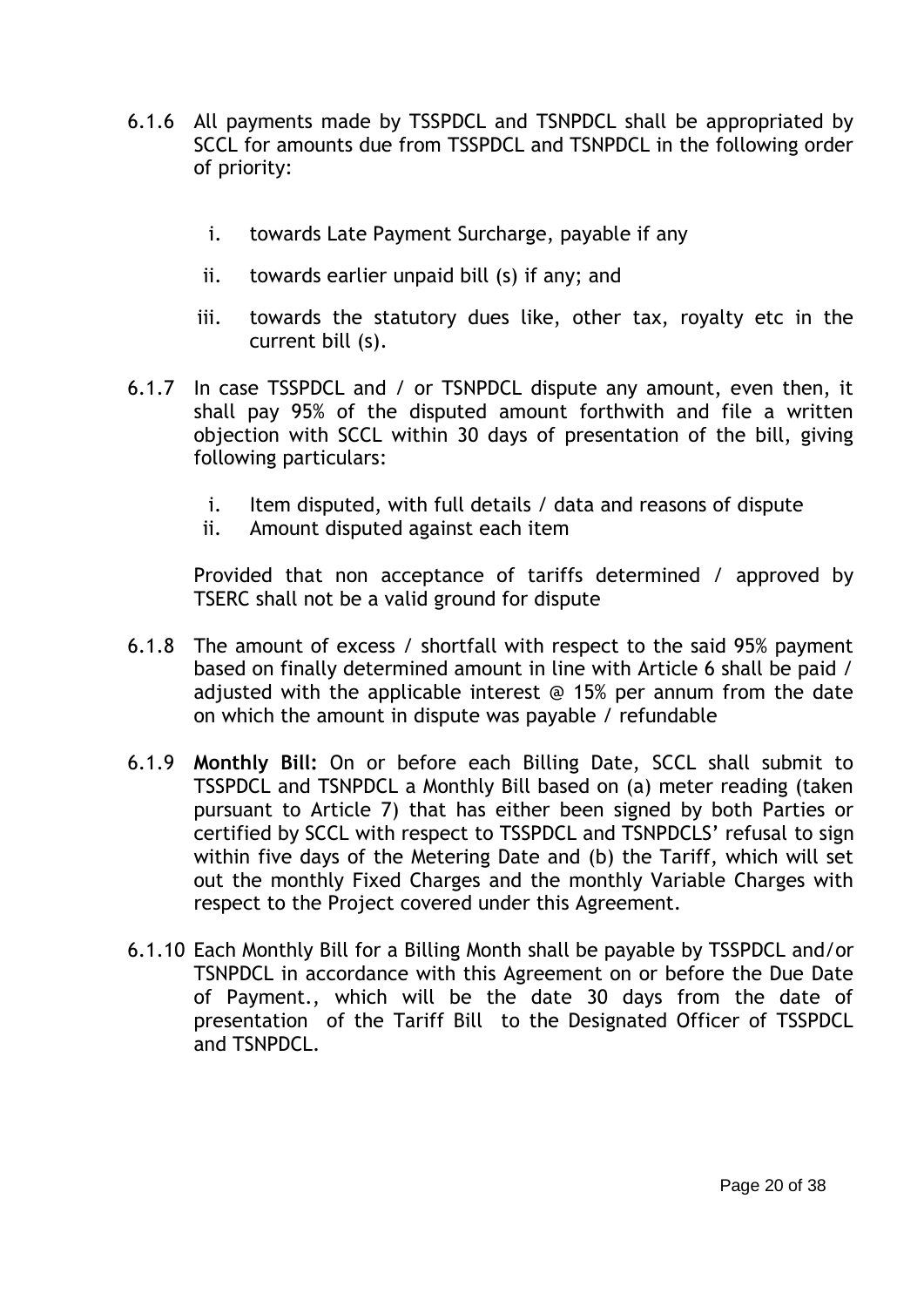- **6.2 Supplementary Bills:** Any amount due to SCCL by TSSPDCL and/ or TSNPDCL under this Agreement other than amounts set out in a monthly Tariff Bill shall be payable within thirty (30) days after presentation of Supplementary Bill(s) by SCCL to TSSPDCL and /or TSNPDCL. This will include, but not be limited to the following:
	- i. Claims for Income Tax.
	- ii. Claims for increased costs, if any
	- iii. Statutory Duties, Taxes, Cess, Levies, fee, Royalty, etc.
	- iv. Monthly Tariff Adjustments
	- v. Water charges, NALA charges, etc.
	- vi. Any claims of Central/State/Local authorities/Bodies, etc.
	- vii. Any other claim admissible under this Agreement.
	- **6.3 Payment mechanism:** The bills shall be presented to the Designated Officer of TSSPDCL and TSNPDCL for payments. Payments by TSSPDCL and TSNPDCL for such bills raised by SCCL shall be made within 60 days through revolving Letter of Credit (LC) or through RTGS. LC is to be opened in favour of SCCL to cover one month receivables valid for the term of the PPA. All LC charges shall be to TSSPDCL and TSNPDCL account. Escrow to cover one month receivables valid for the tenure of the PPA as per the procedure indicated in the Annexure-V.
	- **6.3.1 Rebate on payment through LC:** For payment of bills through a letter of credit or through RTGS on presentation, the SCCL and TSSPDCL and TSNPDCL agreed to a maximum rebate of 2 percent of the bill amount. If the payments are made within one week of presentation of the bill, the SCCL and TSSPDCL and TSNPDCL agreed to a maximum rebate of 1.25 percent of the bill amount as per TSERC regulations applicable from time to time.
	- **6.3.2 Surcharge Due on Late Payment:** In case the payment by TSSPDCL and TSNPDCL is delayed beyond a period of 60 days from the date of billing, late payment surcharge at the rate of 1.25% per month or part thereof shall be levied by SCCL to TSSPDCL and TSNPDCL
	- **6.3.3** Rebate and Late payment surcharge shall be as per terms and conditions of tariff issued by TSERC as applicable from time to time. No rebate shall be payable on the bills raised on account of taxes, duties, royalty/ cess etc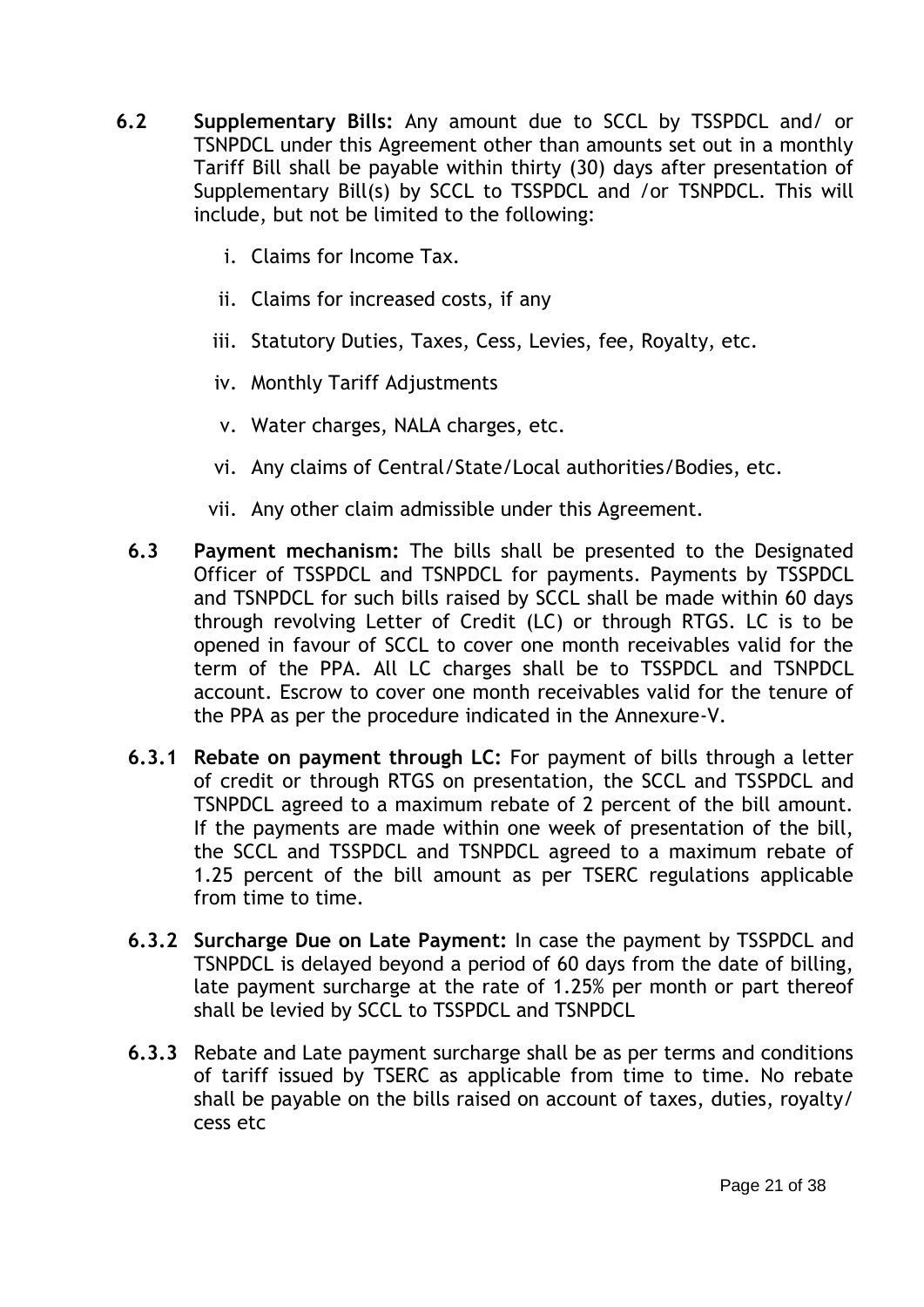## **Article 7: METERING**

- 7.1 The interface meters, viz. Main and Standby meters, of 0.2S accuracy class shall be installed and maintained by SCCL in coordination with TSTRANSCO, TSDISCOMS as per Central Electricity Authority (Installation and operation of meters) Regulations 2006 as amended from time to time (or) as notified by TSERC and Check meter of 0.2S accuracy class shall be installed and maintained by TSDISCOMS. Cost of the main meter, standby meter and charge for all types of testing and calibration will be borne by SCCL and those of check meter by TSSPDCL and TSNPDCL.
- 7.2 The main and check meters shall be installed on outgoing feeders and the Standby meters on HV side of Generator Transformers and Station Auxiliary Transformers.
- 7.3 The interface meters and the associated CTs and VTs/CVTs shall be got tested for FACTORY ACCEPTANCE TESTS as per relevant IS/IEC and for ACCURACY at an NABL accredited laboratory in presence of representatives of TSTRANSCO and TS DISCOMS for ensuring their healthiness and accuracy respectively.
- 7.4 The interface meters shall be tested at the time of installation at site for accuracy using standard reference meter of better accuracy class than the meter under test.
- 7.5 All the interface meters shall be sealed by SCCL and TS DISCOMS. Whenever seals have to be removed for any reason, advance notice shall be given to other party for witnessing the removal of seals and resealing. The breaking and resealing of the meters shall be recorded by the party, who carried out the work, in the meter register, mentioning the date of removal and resealing, serial numbers of the broken and new seals and the reason for removal of seals.
- 7.6 **Half yearly Checks:** All the interface meters shall be checked for accuracy half yearly by TS DISCOMS and shall be treated as working satisfactorily so long as the errors are within the limits prescribed for meters of the specific class. SCCL shall extend required coordination and attend for the check test.
- 7.7 **Yearly Test for Accuracy:** SCCL shall get the main and stand by interface meters tested at an NABL accredited laboratory once in every year in the presence of representatives of both TSTRANSCO and TS DISCOMS. TSDISCOMS shall get the check interface meters tested at an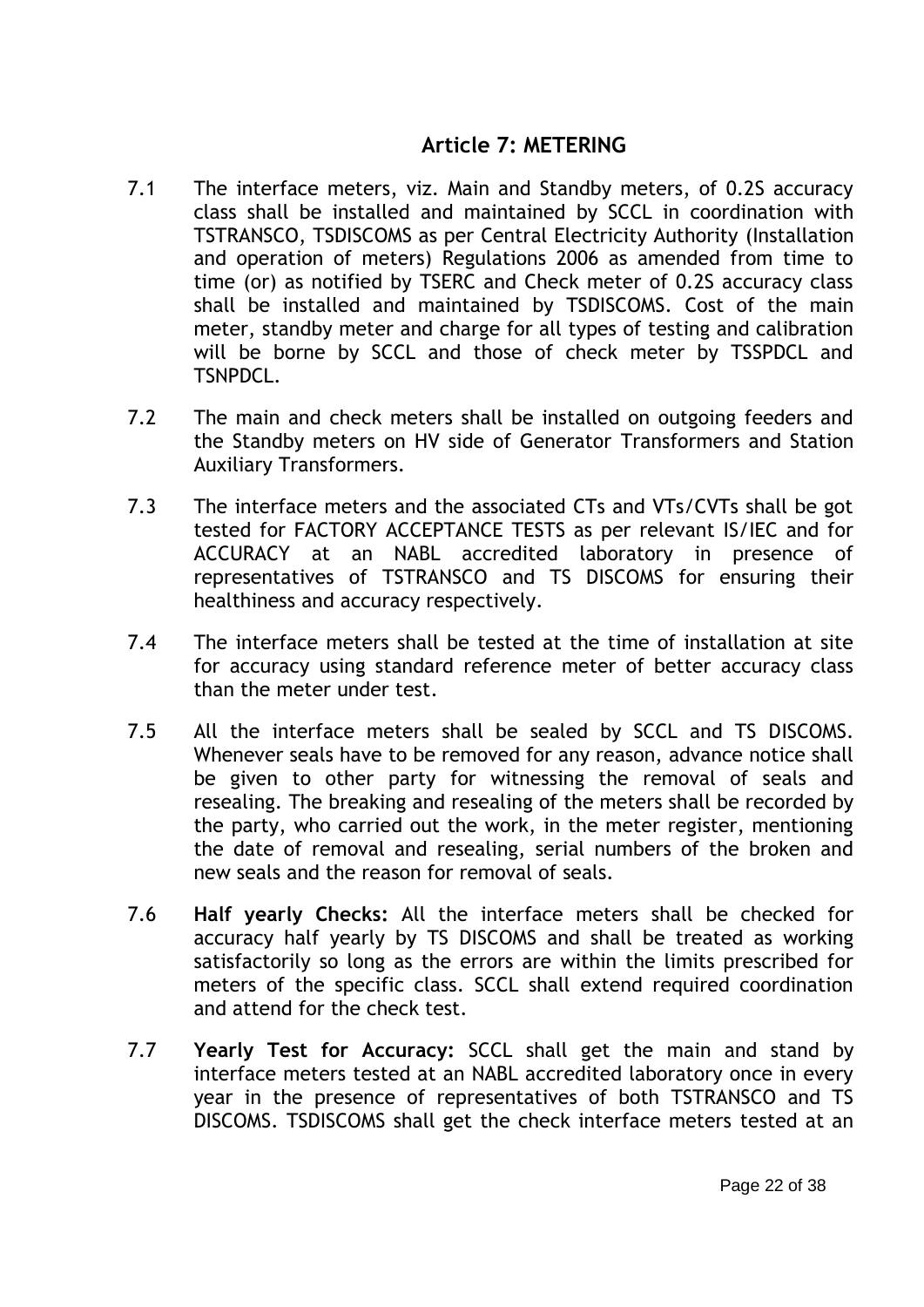NABL accredited laboratory once in every year in the presence of representatives of both TSTRANSCO and SCCL.

- 7.8 SCCL shall install AMR modules for the interface meters to enable online transmission of meters" data to TSTRANSCO/TSDISCOMS.
- 7.9 SCCL shall provide Data Acquisition System ("DAS") facility compatible with TSLDC"s Supervisory Control and Data Acquisition ("SCADA") system in consultation with TSLDC for transfer of real time data to SLDC as per IEGC 2010.
- 7.10 Monthly meter readings of main, check and standby meters shall be jointly taken (and a joint acknowledgement thereof signed) by the authorised representatives of SCCL, TSTRANSCO, and TSDISCOMS at an agreed time on each Metering Date and also the load survey data shall be downloaded through MRI. Whenever difference between the readings of main meter and check meter for any month is more than the limit specified in CEA metering regulations 2006, as amended from time to time, corrective measures shall be taken as mentioned therein. Whenever difference between the readings of main meter and standby meters for any month is more than 1.2%, procedure prescribed as in case of main & check meters shall be followed.
- 7.11 Readings of the main meter shall form the basis of billing. In case of failure of main meter or if the error of main meter is beyond the permissible limits, billing for the month shall be done on the basis of the readings of check meter and the main meter shall be replaced immediately. In case of failure of both main meter and check meter billing for the month shall be done based on the readings of standby meters and the main and check meters shall be replaced immediately.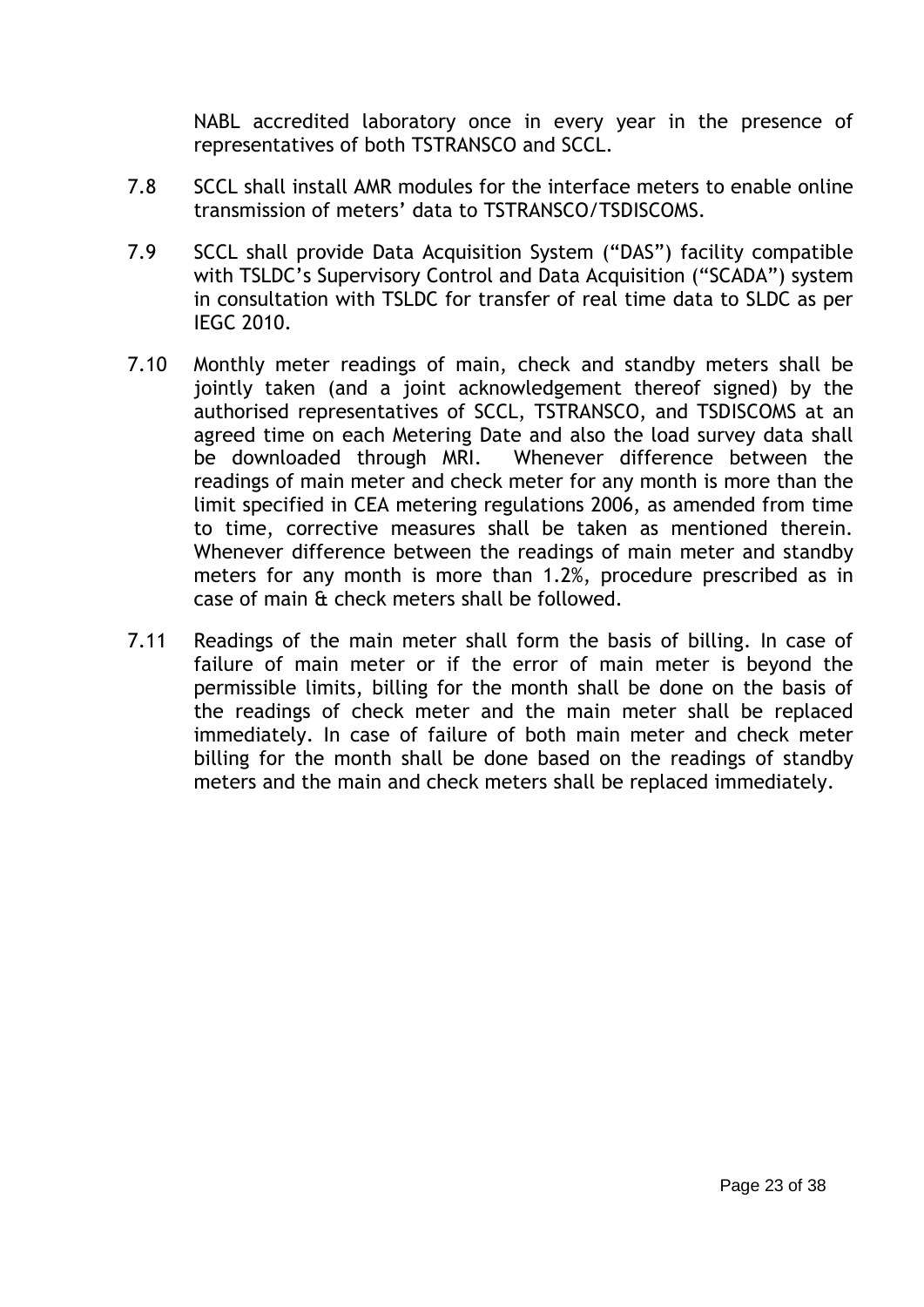# **Article 8: CHANGE IN LAW**

**8.1 Change in law:** In the event of any new law, regulation or tax or in the event of any change, amendment, modification or repeal of any law, regulation or tax (including without limitation, any withholding taxes, cess, duties, environmental taxes, sales taxes, property taxes, import fees or assessments) of any Government Authority after the date of effectiveness of this agreement, detrimentally or beneficially affects SCCL, then SCCL shall send a notice in writing to TSSPDCL and TSNPDCL regarding such an event and both parties shall meet and endeavour to agree to an amendment to this agreement to pass on the impact of such an event to TSSPDCL and TSNPDCL, which shall be settled through supplementary invoice. If within 90(ninety) days after such notification, the parties are unable to reach agreement on such amendment, or in the event that an agreement to amend has been reached but no amendment has been executed within 30 (thirty) days after reaching of such agreement to amend, either party shall have the right to commence the dispute resolution procedures set forth in Article 12 to determine the appropriate amendment to this agreement.

## **Article 9: IMPLEMENTATION OF THE AGREEMENT**

**9.1** All discretions to be exercised and directions, approvals, consents and notices to be given and actions to be taken under these provisions unless otherwise expressly provided herein, shall be exercised and given by the signatories to this Agreement or by the authorized representative(s) that each Party may nominate in this behalf and notify in writing to the other Party by Registered Post with Acknowledgement due. Any other nomination of authorized representative (s) shall be informed likewise in writing to / by TSSPDCL and TSNPDCL within one month of signing of the Agreement. Notwithstanding any nomination, the Chairman & Managing Director / SCCL or his authorized representatives at its Registered Office shall be authorized to act for and on behalf of SCCL.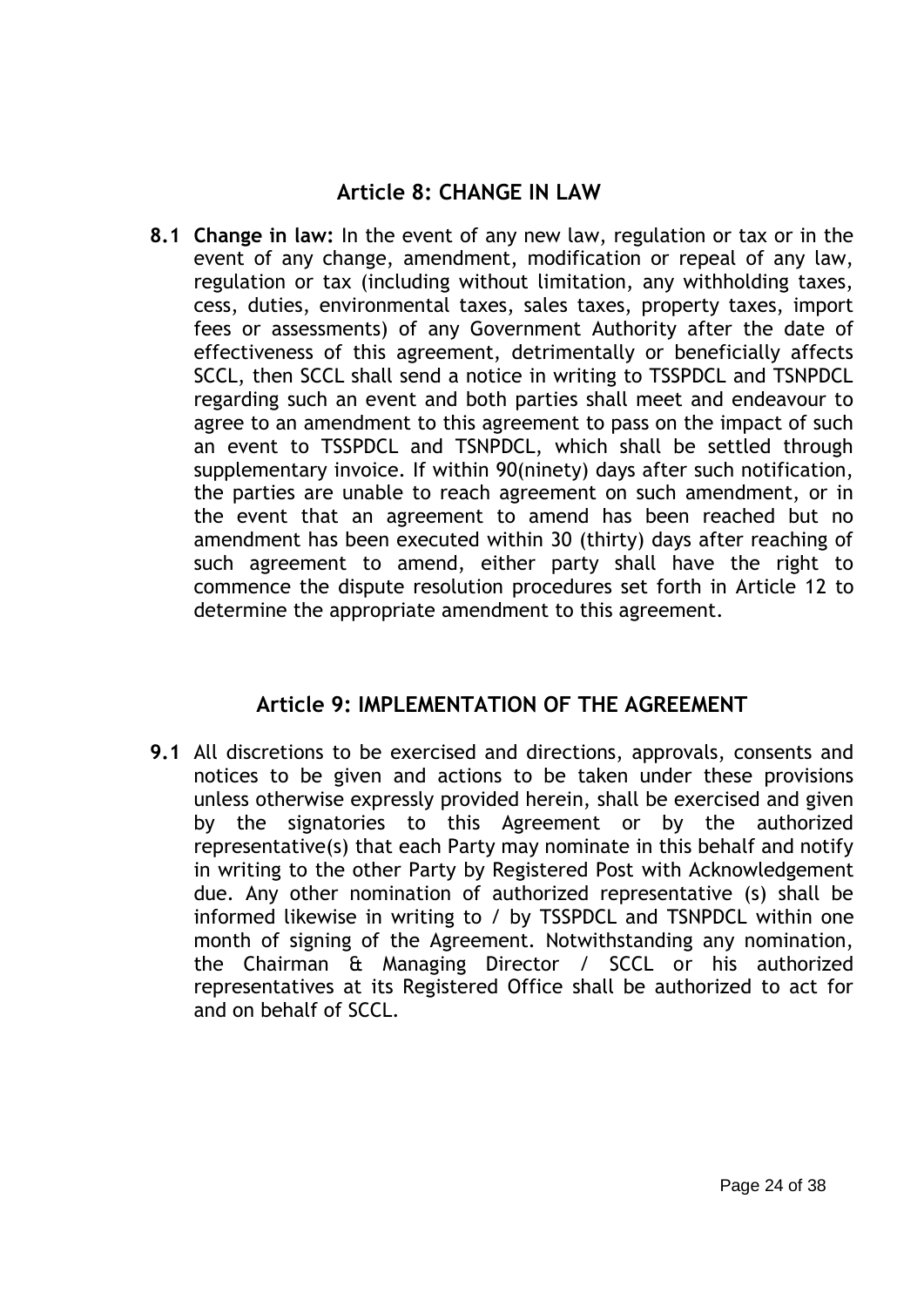# **Article 10: DURATION OF THE AGREEMENT**

**10.1**The Agreement shall come into effect for all purposes and intent from the date of signing of the Agreement.

Subject to the establishment and continuance of payment security as envisaged under Annexure V to the satisfaction of SCCL, Agreement shall remain operative up to completion of twenty five (25) years from the date of commercial operation of last unit of the Project, unless it is specifically extended on mutually agreed terms.

This Agreement may be extended, renewed, amended or replaced by another Agreement, on or before the expiry of this agreement, on such terms and for such further period of time as the Parties may mutually agree subject to prior consent of Telangana State Electricity Regulatory Commission (TSERC).

# **Article 11: FORCE MAJEURE**

**11.1** No party shall be liable for any claim for any loss or damage whatsoever arising out of failure to carry out the terms of the Agreement to the extent that such a failure is due to force majeure events such as war, rebellion, mutiny, civil commotion, riot, strike, lock-out, forces of nature, accident, act of God and any other reason beyond the control of concerned party. But any party claiming the benefit of this clause shall reasonably satisfy the other party of the existence of such an event and give written notice within a reasonable time to the other party to this effect. Generation/drawal of power shall be started as soon as practicable by the parties concerned after such eventuality has come to an end or ceased to exist.

The Generator is entitled to claim only fixed charges and cannot claim any consequent losses during Force Majeure Period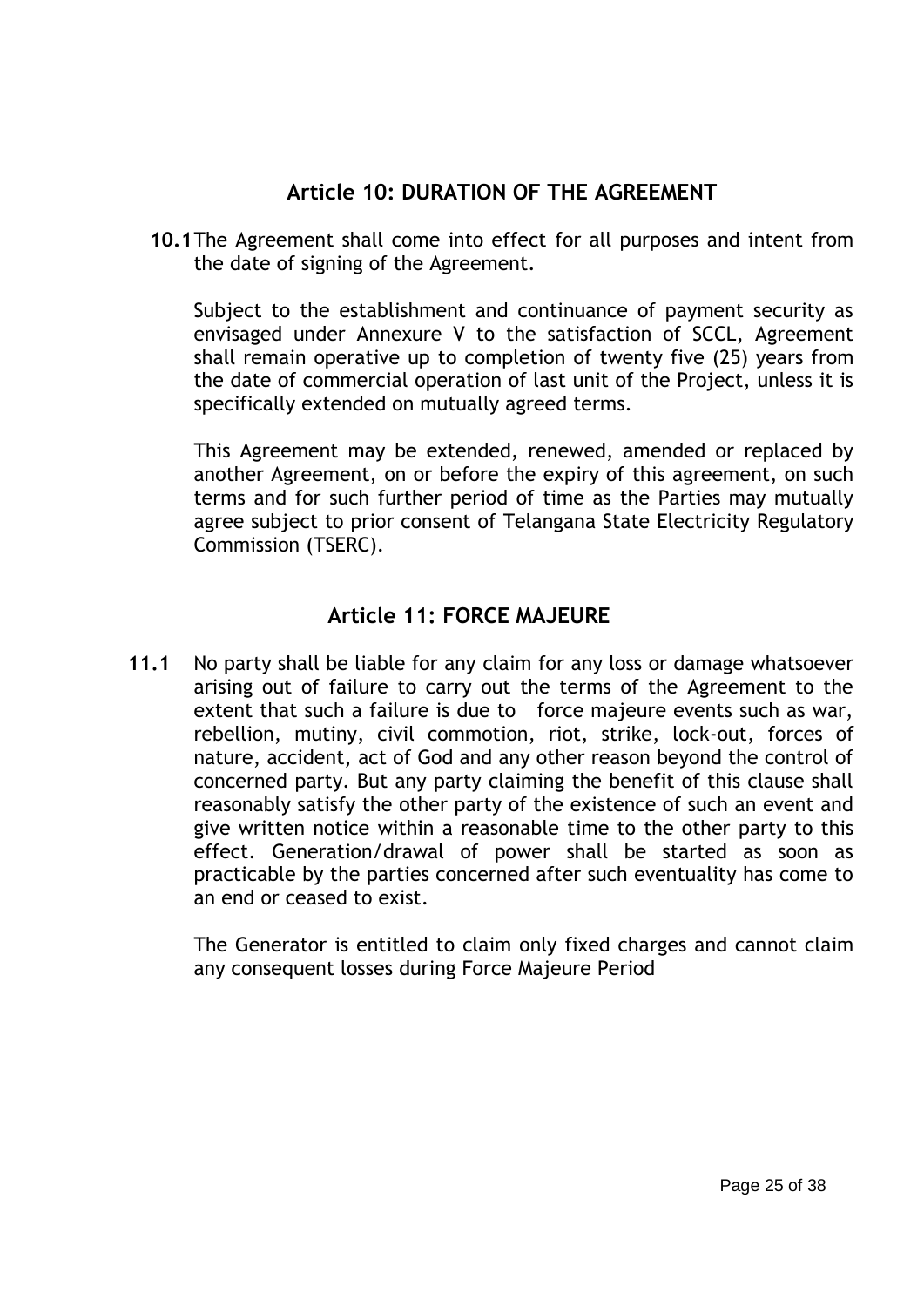# **Article 12: ARBITRATION**

**12.1** All differences or disputes between the parties arising out of or in connection with this Agreement shall be endeavoured to be settled amicably through negotiation between the Chief Executives of the respective parties within 90 days, failing which shall be settled through arbitration as provided herein.

In the event of any such differences or disputes between the parties, any party may by a written notice of 30 days to the other party request Telangana State Electricity Regulatory commission (TSERC) to settle such disputes. The same shall be dealt as per the provisions of Electricity Act 2003. The place of Arbitration shall be at Hyderabad.

## **Article 13: GENERAL**

- **13.1** Agreement final and complete: This Agreement contains the full and complete understanding between the parties and supersedes all prior arrangements and understandings whether written or oral appertaining to the subject matter of this Agreement and may not be varied except by an instrument in writing signed by all of the parties to this Agreement. No representations or promises not expressly contained in this Agreement have any effect of modifying this Agreement.
- **13.2 Waiver:** If any provision of this Agreement shall be adjudged by a court to be unlawful void or unenforceable such provision shall to the extent required be severed from this Agreement and rendered ineffective as far as possible without modifying the remaining provisions of this Agreement and shall not in any way affect any other circumstances or the validity or enforcement of this Agreement.

No failure or delay on the part of the parties to this Agreement relating to the exercise of any right power privilege or remedy provided under this Agreement shall operate as a waiver of such right power privilege or remedy or as a waiver of any preceding or succeeding breach by the other party to this Agreement nor shall any single or partial exercise of any right power privilege or remedy preclude any other or further exercise of such or any other right power privilege or remedy provided in this Agreement all of which are several and cumulative and are not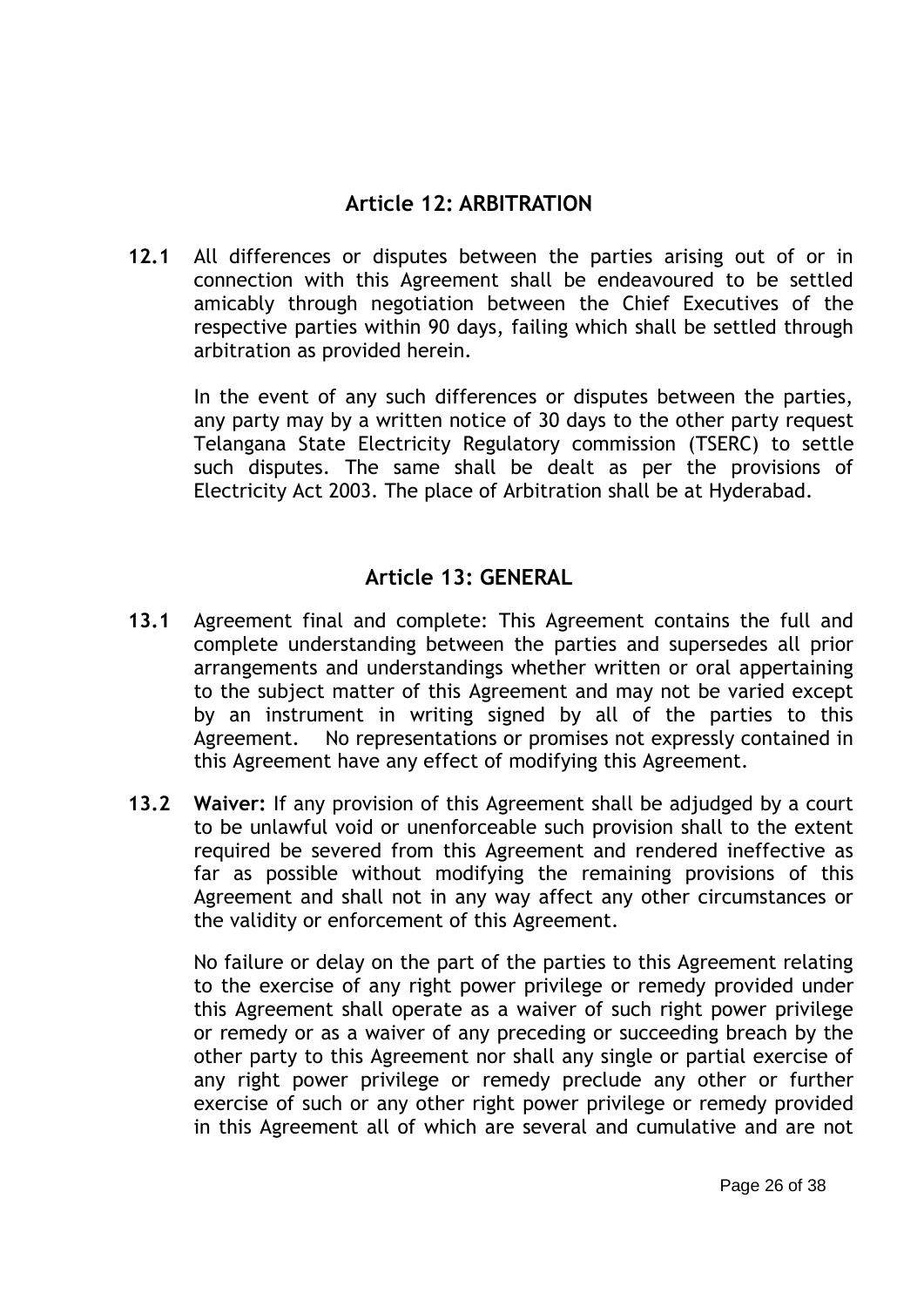exclusive of each other or of any other rights or remedies otherwise available to a party at law or in equity.

**13.3 Circumstances not covered in this Agreement:** The parties acknowledge and accept that it has not been possible to envisage all the circumstances that may arise in the course of the dealings between the parties and therefore it has not been possible to provide for all such eventualities. In the course of the implementation of the Agreement the parties may be faced with matters which have not been expressly dealt with in this Agreement.

The parties shall discuss and find an appropriate solution to such matters amicably and parties shall act on best endeavour basis keeping in view the interest of both the parties. If the parties are unable to arrive at a settlement, the matter shall be referred to arbitration in accordance with Article 12 and the decision of the arbitrator(s) shall be final and binding on the parties.

## **ARTICLE 14: NOTICE**

**14.1** All notices required or referred to under this Agreement shall be in writing and signed by the respective authorized signatories of the Parties mentioned herein above, unless otherwise notified. Each such notice shall be deemed to have been duly given to the other Party if delivered or served by Registered Post/Speed Post or by any other mode with an acknowledgement in terms of Article 9.

## **ARTICLE 15: ASSIGNMENT**

- **15.1** In case the functions of TSSPDCL and TSNPDCL are reorganized and /or this Agreement is assigned to other organization (s) / agency (ies), party or wholly, the Agreement shall be binding mutatis mutandis upon the successor Distribution / Trading Organisation (s) / agency (ies) / entities and shall continue to remain valid with respect to the obligations of the successor organization (s) / agency (ies) is / are owned or controlled by the Government of Telangana.
- 15.2 In the event the functions of TSSPDCL and TSNPDCL are reorganized and / or privatized or this Agreement is assigned to Private Organisation (s) / agency (ies), partly or wholly, TSSPDCL and TSNPDCL shall ensure that the agreements namely "Escrow Agreement" and "Agreement to Hypothecate Cum Deed of Hypothecation" as mentioned at Annexure V under ESTABLISHMENT OF LETTER OF CREDIT (LC) AND PAYMENTT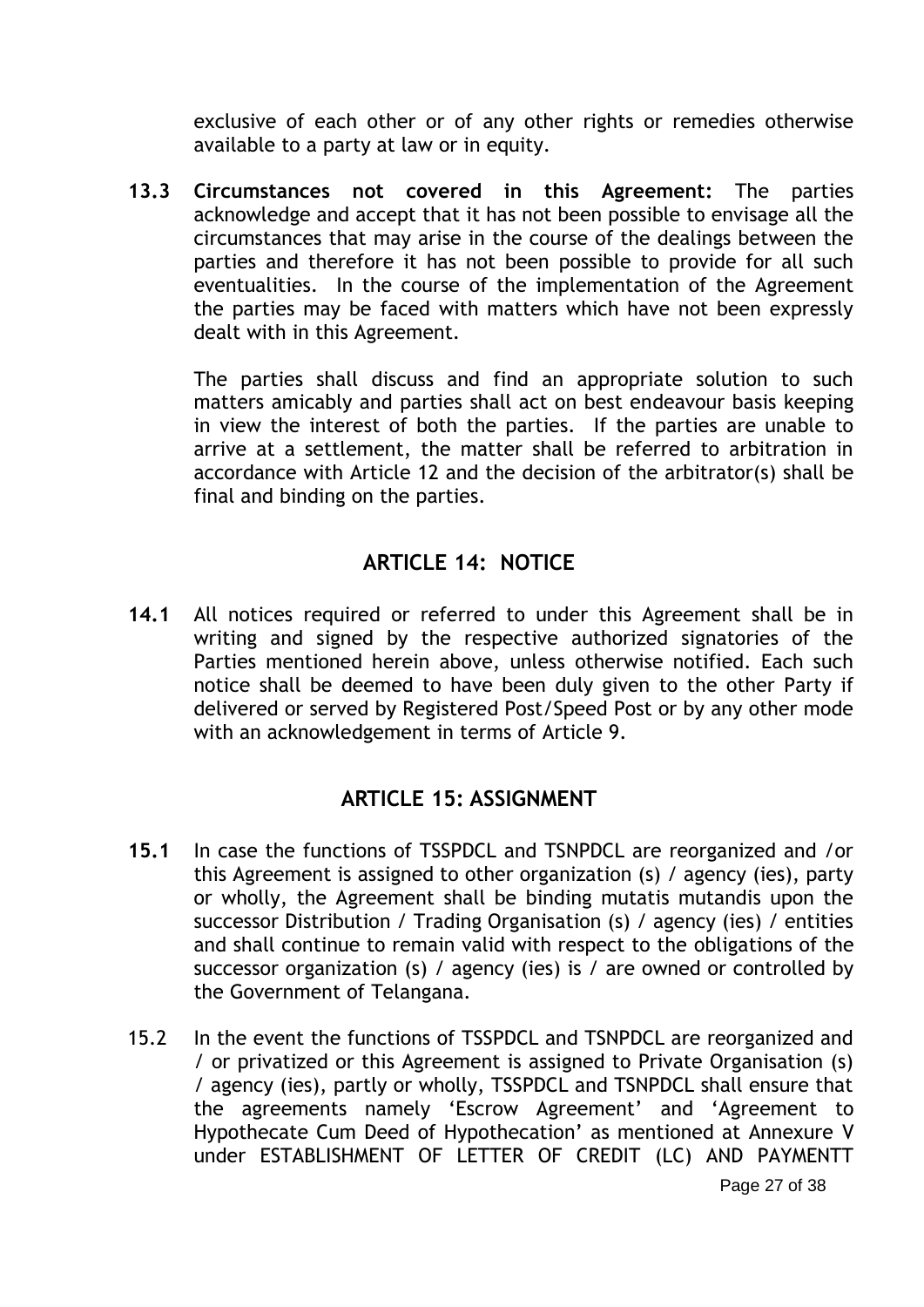SECURITY MECHANISM are signed by the assignee before assignment of this Agreement.

- 15.3 Only such of the successor entities who fulfill the above requirements and execute the requisite documents as above shall be termed as the permitted assigns
- 15.4 In other cases, SCCL shall have the right to terminate this Agreement. In the event of termination of this Agreement, TSSPDCL and TSNPDCL shall be liable and continue to pay the Capacity Charges each month till firm arrangement for sale of TSSPDCL"s and /or TSNPDCL"S share with alternate customers substituting the TSSPDCL and TSNPDCL is tied up.
- 15.5 For the purpose of obtaining financing for the Project, SCCL may assign or create security over its rights and interests under or pursuant to this Agreement to any one or all the lenders of this Project.

IN WITNESS WHEREOF THE PARTIES HAVE SIGNED THIS AGREEMENT ON THE DAY, MONTH AND YEAR FIRST WRITTEN ABOVE.

**For and on behalf of THE SINGARENI COLLIERIES COMPANY LIMITED For and on behalf of TSDISCOMS**

**1.** 

 **TSSPDCL**

**2.**

 **TSNPDCL**

In the presence of **In the presence of** 

**1. 1.**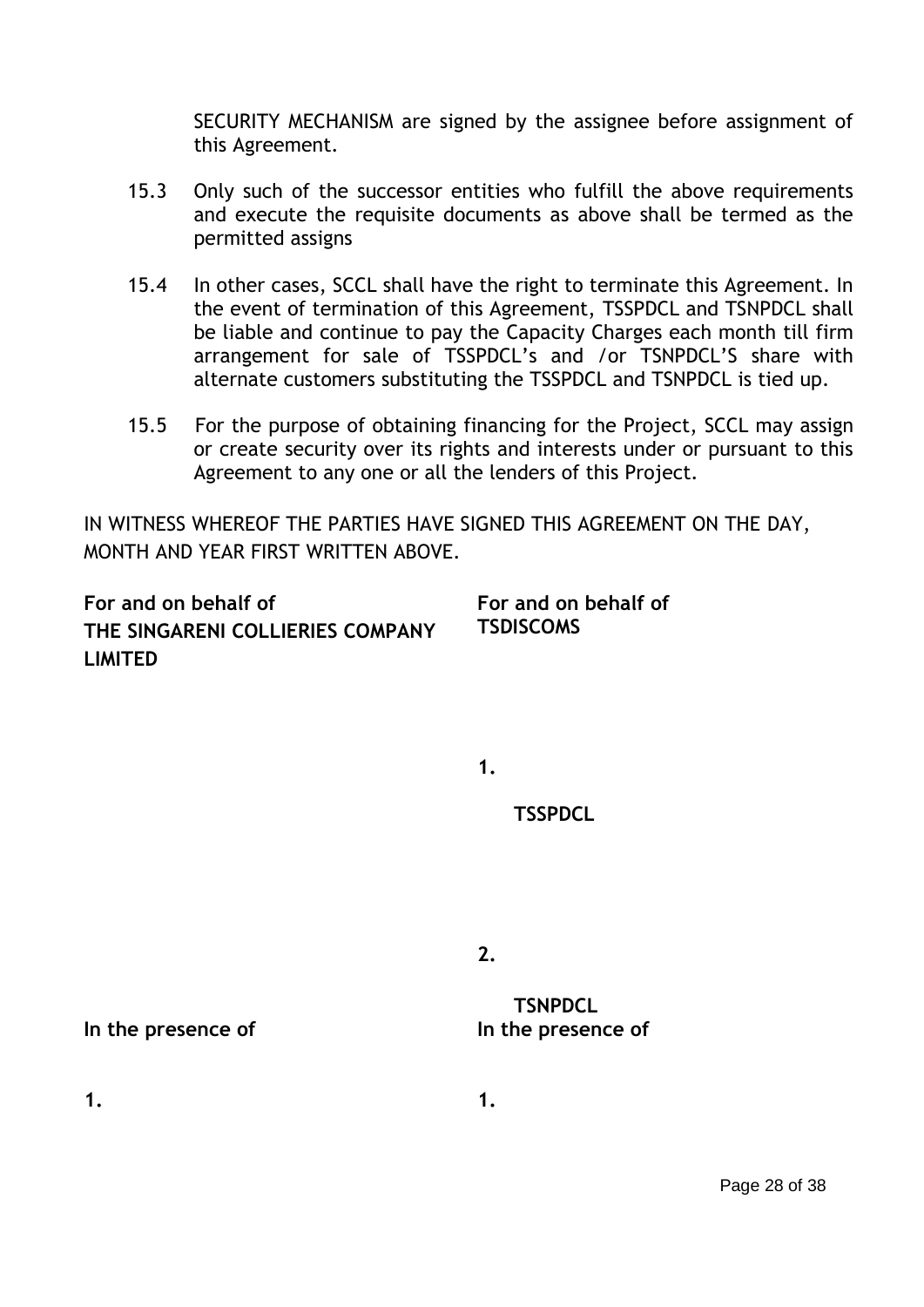# **ANNEXURE-1**

| SINGARENI THERMAL POWER PROJECT (2X600MW) |                                                         |            |  |  |  |
|-------------------------------------------|---------------------------------------------------------|------------|--|--|--|
| DETAILS OF PROJECT COST                   |                                                         |            |  |  |  |
| Sl.No                                     | Description                                             | Rs. Crores |  |  |  |
| 1                                         | <b>Total BTG Package</b>                                | 3681.22    |  |  |  |
| $\overline{2}$                            | <b>Total Cost of BoP</b>                                |            |  |  |  |
| $\mathsf{3}$                              | <b>Total Cost of SCCL Scope Works</b>                   | 1002.48    |  |  |  |
| $\overline{4}$                            | Erection, Testing and Commissioning including insurance |            |  |  |  |
| 4.1                                       | <b>BTG</b>                                              | 439.74     |  |  |  |
| 4.2                                       | <b>BoP</b>                                              | 154.00     |  |  |  |
| 5                                         | Taxes, Duties, Freight & Insurance                      | 860.05     |  |  |  |
| 6                                         | Contingencies                                           | 38.00      |  |  |  |
| 7                                         | <b>Establishment Costs</b>                              | 55.00      |  |  |  |
| 8                                         | Consultancy & Engineering                               | 127.00     |  |  |  |
| 9                                         | Start up Fuel                                           | 40.00      |  |  |  |
| 10                                        | Operator training                                       | 1.50       |  |  |  |
| 11                                        | <b>Financing Expenses</b>                               | 10.00      |  |  |  |
| 12                                        | <b>Interest During Construction</b>                     | 925.00     |  |  |  |
|                                           | <b>Total Cost</b>                                       | 8250.00    |  |  |  |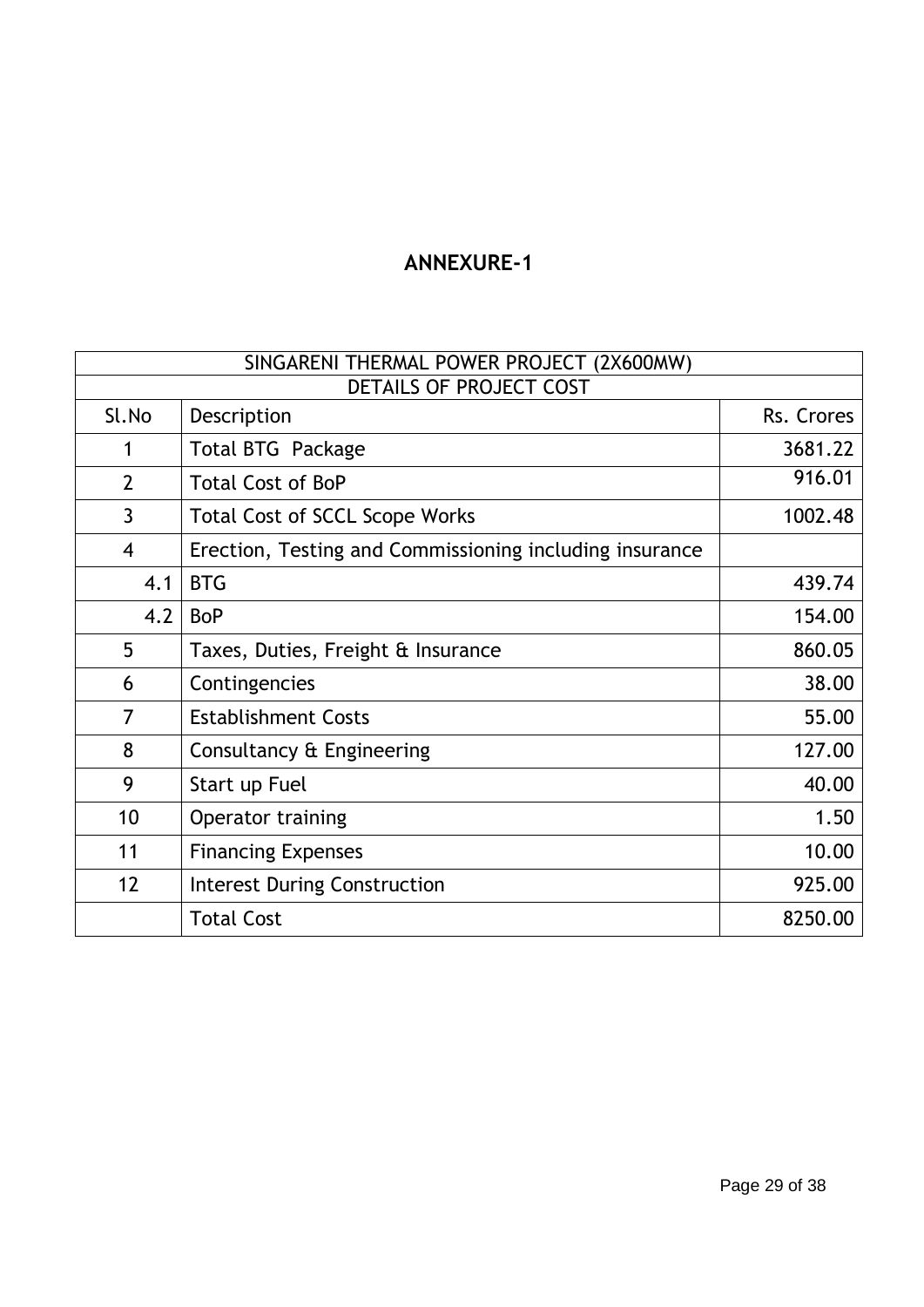## **ANNEXURE-II**

### **COMMISSIONING & TESTING**

#### **1. Commissioning and Testing**

#### **1.1 Guidelines**

The commissioning of the Project will require satisfactory performance of a number of tests prescribed to demonstrate conformance with regulatory requirements.

An Installed Capacity Test shall be carried out during the Reliability Run as defined in the "Tests on Completion" in the EPC Contract entered into, or to be entered into, by SCCL for the purposes of the Project.

SCCL shall give TSSPDCL and TSNPDCL at least fifteen (15) days prior written notice of the date on which the Installed Capacity Test will commence.

SCCL, TSSPDCL and TSNPDCL shall designate representatives to witness and observe the test. The Generating Unit shall be operated within the manufacturer's specified limits and in accordance with Prudent Utility Practices for the duration of the test.

### **1.2 Test Conditions - General Considerations**

The Installed Capacity Test shall be designed and carried out in accordance with standard ASME PTC 6 - Turbo-Generators.

- (i) The Installed Capacity Test will be run under any and all ambient conditions (temperature, humidity etc) that may exist during the time of the Installed Capacity Test, and no corrections in final generator gross output will be allowed as a result of prevailing ambient conditions.
- (ii) The fuel will be within the range of the fuel specification in the Coal Supply Agreement (CSA). In addition, the ability of the Power Station to meet rated capacity with fuel of the lowest quality permitted under the CSA will be demonstrated.
- (iii) Correction curves will be used if Grid operation during the Installed Capacity Test exceeds the Grid Technical Limits.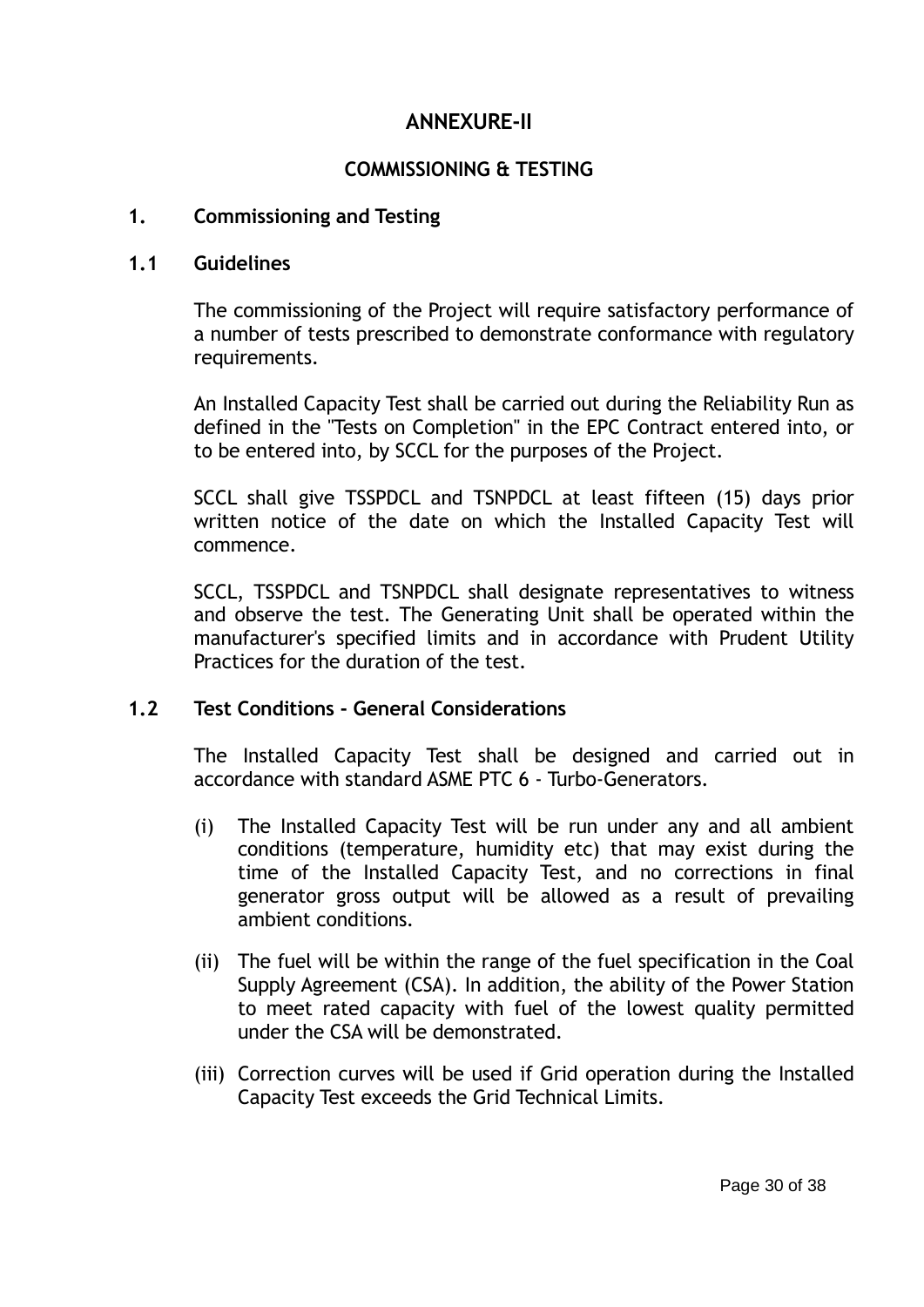- (iv) The Installed Capacity Test shall be deemed to have demonstrated the gross generation capacity of the Generating Unit under all design conditions and therefore no adjustments shall be made on account of fuel quality or ambient conditions.
- (v) Electrical system Characteristics Test shall demonstrate the Project"s ability to operate within the limits of the electrical system characteristics. Electrical system characteristics compliance shall be deemed to be achieved in case of:
	- (a) Voltage provided the Project operates within the nominal voltage levels of the Grid for the duration of the Installed Capacity Test. If during the test, voltage tests cannot be performed due to Grid constraints, data supplied from tests of the generator step-up transformers and generator supplied by the manufacturers shall be used to establish the ability of the Project to operate within the specified voltage limits.
	- (b) Grid frequency provided the Project operates within the nominal frequency levels for the duration of the Installed Capacity Test.
	- (c) Power factor, provided the Project operates within the power factor range for the duration of the Installed Capacity Test. If, during the Installed Capacity Test, power factor tests cannot be performed due to Grid constraints, data supplied from tests of the generators and the generator step-up transformers supplied by the manufacturers shall be used to establish the ability of the Project to operate within the specified voltage limits.

Electrical output shall be measured at the generator terminals using test class instruments with an overall measurement uncertainty of  $\pm$  0.5% (utilizing meters of class 0.2S accuracy) as per ASME PTC 19.1. The metering system shall be capable of measuring instantaneous output (MW), hourly average power (MW) and the integrated energy over the relevant test period (MWh).

The generating Unit shall not be treated as passing its Installed Capacity Test unless it has demonstrated an Installed Capacity of at least equal to 540 MW.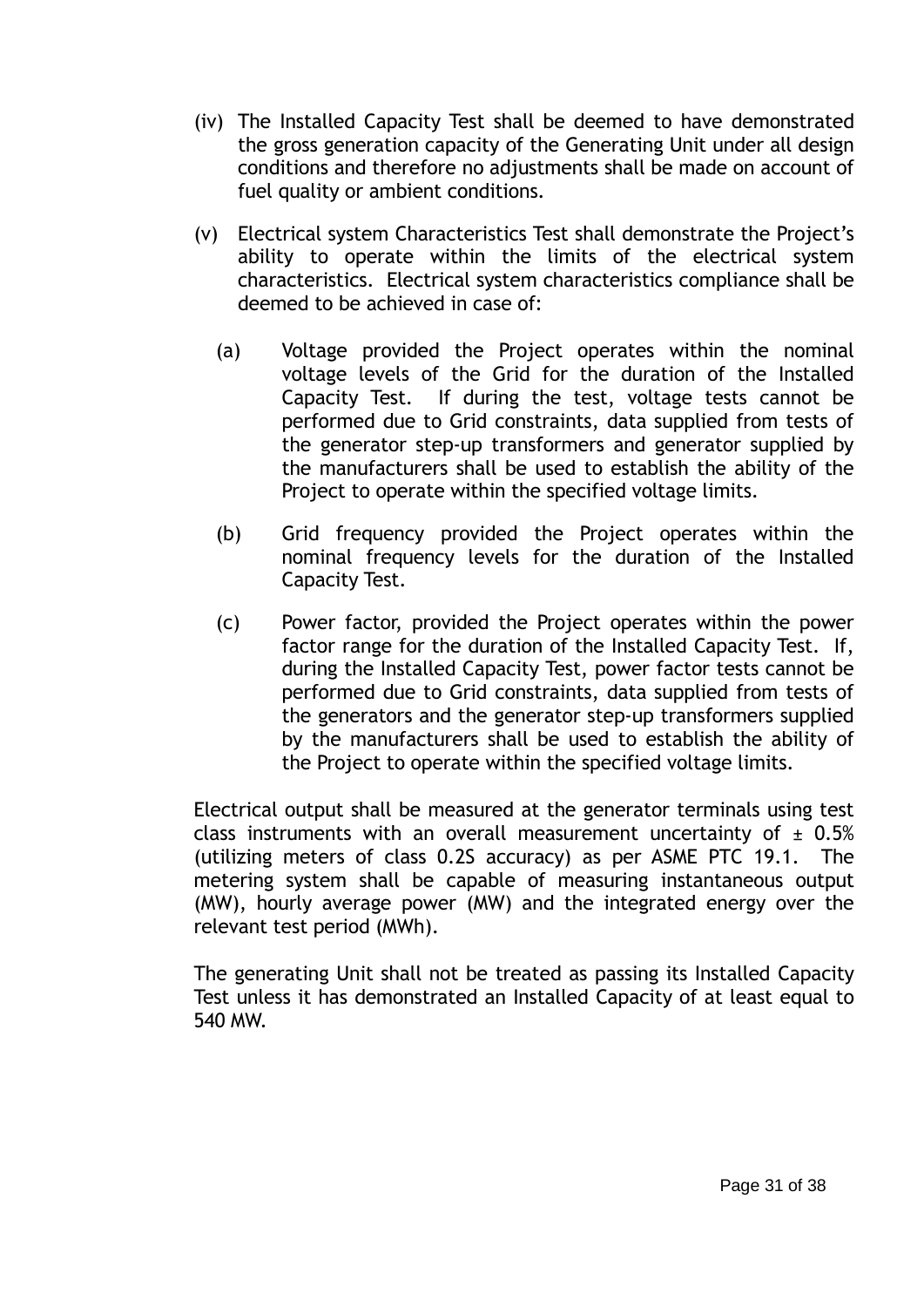### **1.3 Installed Capacity Test**

For each generating Unit, Installed Capacity Test shall be carried out at maximum continuous rating over a continuous period of seventy-two (72) hours for determination of installed capacity of the unit. Provided that if any Generating Unit's Installed Capacity is determined to be higher than 600 MW, including if any permitted retest shall result in such Generating Unit"s Installed Capacity being higher than 600 MW, then the Installed Capacity of such Generating Unit shall be limited to 600 MW and shall apply for the purpose of calculation of PLF.

A Generating Unit shall not be rejected by TSDISCOMs on the grounds of the installed Capacity test being demonstrated, at less than 540 MW inspite of the best efforts made by SCCL.

#### **1.4 Test Results**

- **1.4.1** Within five (5) Days after the conclusion of the Installed Capacity Test SCCL shall submit a written report to TSSPDCL and TSNPDCL which shall contain:
	- (i) details of the results of the tests including sufficient data to demonstrate that all requirements of the Installed Capacity Test and the Electrical System Test have been met;
	- (ii) if a Generating Unit has passed the Installed Capacity Test for the purposes of COD, the date and time for commencement of Commercial Operation for each of such Generating Units for the purposes of this Agreement.
- 1.4.2 If TSSPDCL and / or TSNPDCL dispute any or all of the results contained in the report provided by SCCL pursuant to paragraph 1.4.1 above then TSSPDCL and / or TSNPDCL shall initiate the Informal Dispute and Arbitration detailed in Article 12 of this Agreement.
- 1.4.3 Energy generated during testing and commissioning: At all times after the Scheduled Date of Synchronisation of each Generating Unit, TSSPDCL and TSNPDCL shall accept all electrical output produced by such Generating Unit during start-up, commissioning and testing performed pursuant to Article 3 of this Agreement.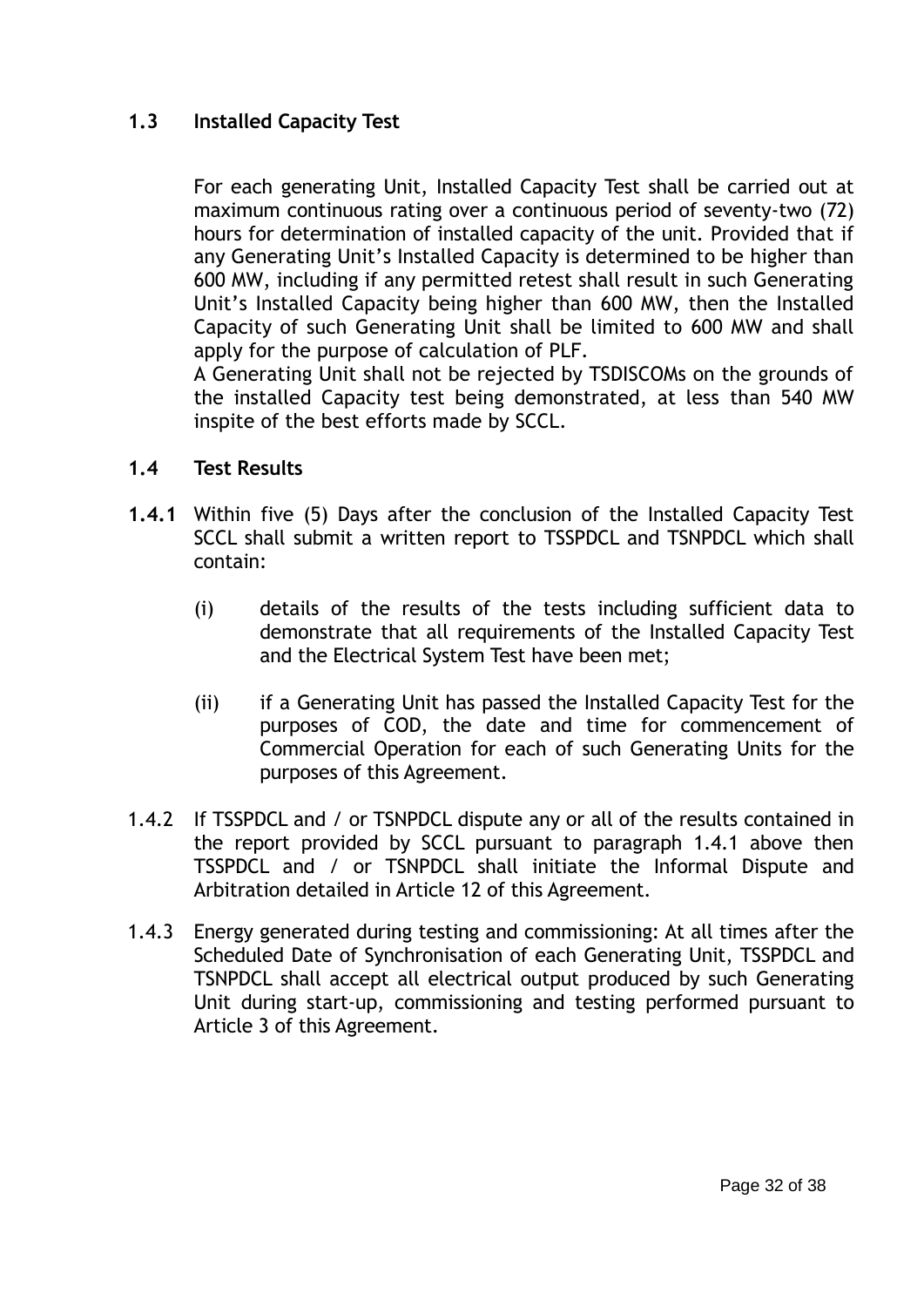## **ANNEXURE – III**

### **COMPUTATION OF VARIBLE CHARGES**

**Variable Charge =**  $V_c^*$  **E** 

100 {  $P_p x (Qp) n + P_s x (Q_s) n$  } V<sup>c</sup> = ---------------------------------------------------  $(100 - (AUXn))$ 

Where,

- $Pp =$  Landed cost of primary fuel namely coal or lignite or gas or liquid fuel in Rs/Kg or Rs/cubic-metre  $(m^3)$  or Rs./litre, as the case may be
- $(Qp)n =$  Quantity of primary fuel required for generation of one kWh of electricity at generator terminals in Kg or litre or  $m<sup>3</sup>$ , as the case may be, and shall be computed on the basis of normative Gross Station Heat Rate (less heat contributed by secondary fuel oil for coal/lignite based generating stations) and gross calorific value of coal/lignite or gas or liquid fuel as fired.
- Ps = Landed cost of Secondary fuel oil in Rs./ml
- (Qs)n = Normative Quantity of Secondary fuel oil in ml/kWh as per TSERC norms, and
- AUXn = Normative Auxiliary Energy Consumption as percentage of gross generation

The monthly Variable Charge to be shown in the Monthly Thermal energy Bill will be the aggregate of the Variable Charge calculated for each of the Thermal Power Stations, i.e.,

Monthly Variable Charge in Thermal Tariff Bill

# $= V<sub>c</sub> * E$

Where

 $V_c$  = Variable Charge per unit calculated pursuant to this article.

E = Net Electrical Energy in kWh delivered at the Interconnecting point.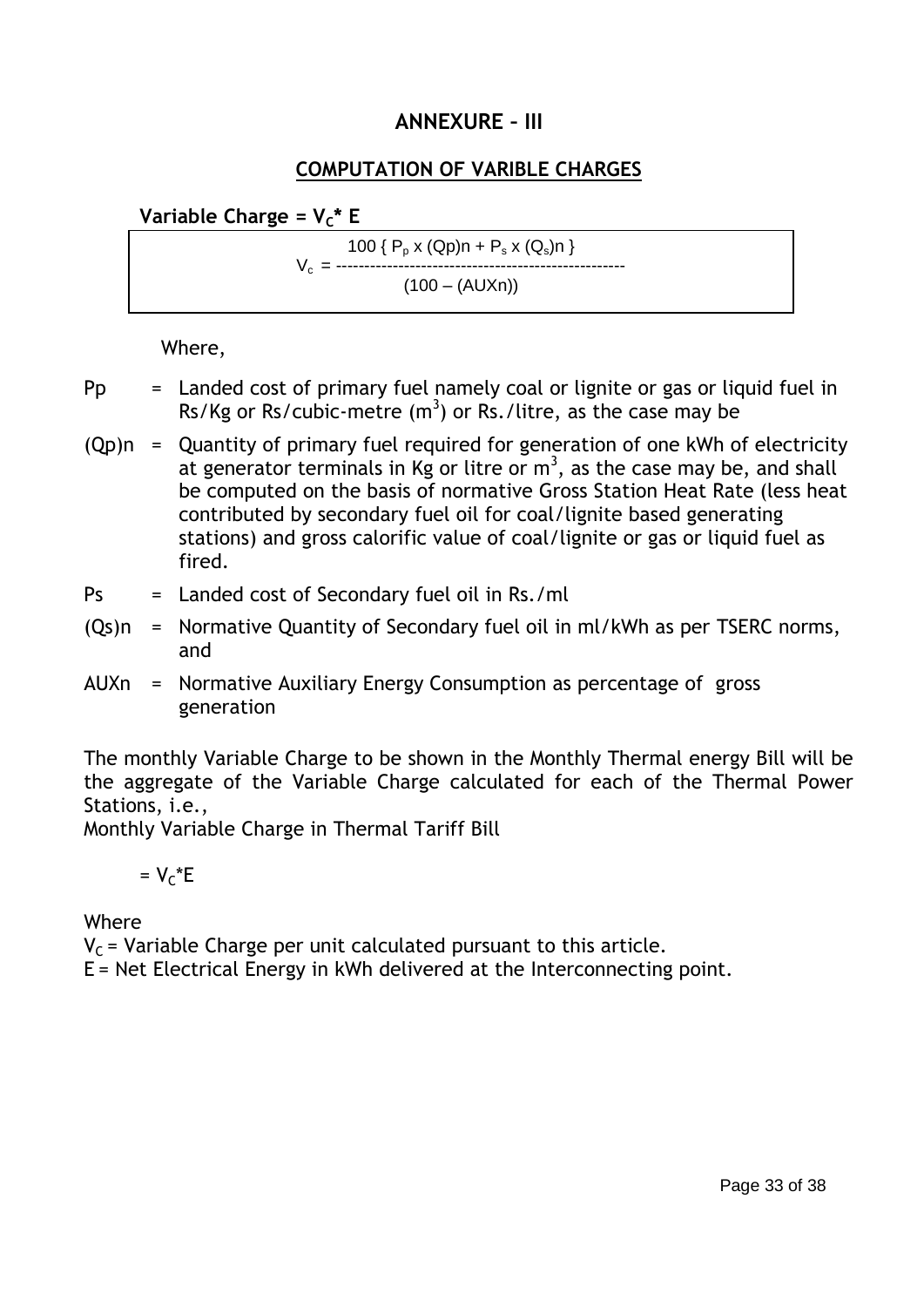# **ANNEXURE-IV**

### **COMPUTATION OF DELIVERED COST OF COAL – THERMAL PLANTS**

- **I. Weight of Coal:** In terms of the then APERC"s Order dt. 24.03.03 (Para 122), the cost of coal lost in transit, windage & shrinkage etc., needs to be factored into the Variable charge since SCCL has little control over such loss. Thus the weight of coal received for each Thermal Power Station for the purpose of calculating Weighted Average Delivered Cost of Coal will be the actual weight of coal received at the Thermal Power Station, i.e., it will be the weight of coal supplied by the supplier reduced by the quantity lost in transit, windage & shrinkage, etc. This loss shall however be limited to 0.2% or actual whichever is less.
- **2. Cost of Coal:** Total Cost of Coal\* delivered at each Thermal Power Station shall constitute the price paid to the coal supplier, all incidental duties and taxes paid to the State or Central Government and cost of optimal transportation.

 \* Cost of coal means at which Coal is transported and priced for respective grades as per SCCL"s Coal Marketing Department.

### **3. Weighted Average Delivered Cost of Coal:**

The cost of coal for the computation of Variable Charges will be the weighted average delivered cost of coal. For the purpose of the weighted average, cost of coal received will be the total cost of coal calculated as per clause 2 above divided by the quantity of coal delivered at the Thermal PowerStation (in Rs. Per metric tonne), as per Clause 1 above.

### **Example:**

Opening Stock at KTPS = 100 metric tonne

Opening Weighted average cost of coal=Rs.920 per metric tonne

Let quantity of Coal supplied by Mahanadi Coal Fields Ltd to KTPS = 100 metric tonnes

Cost of Coal:

Basic Cost =  $Rs. 70,000$ 

Royalty  $=$  Rs. 500

- $CST = Rs.280$
- Freight  $=$  Rs. 23,000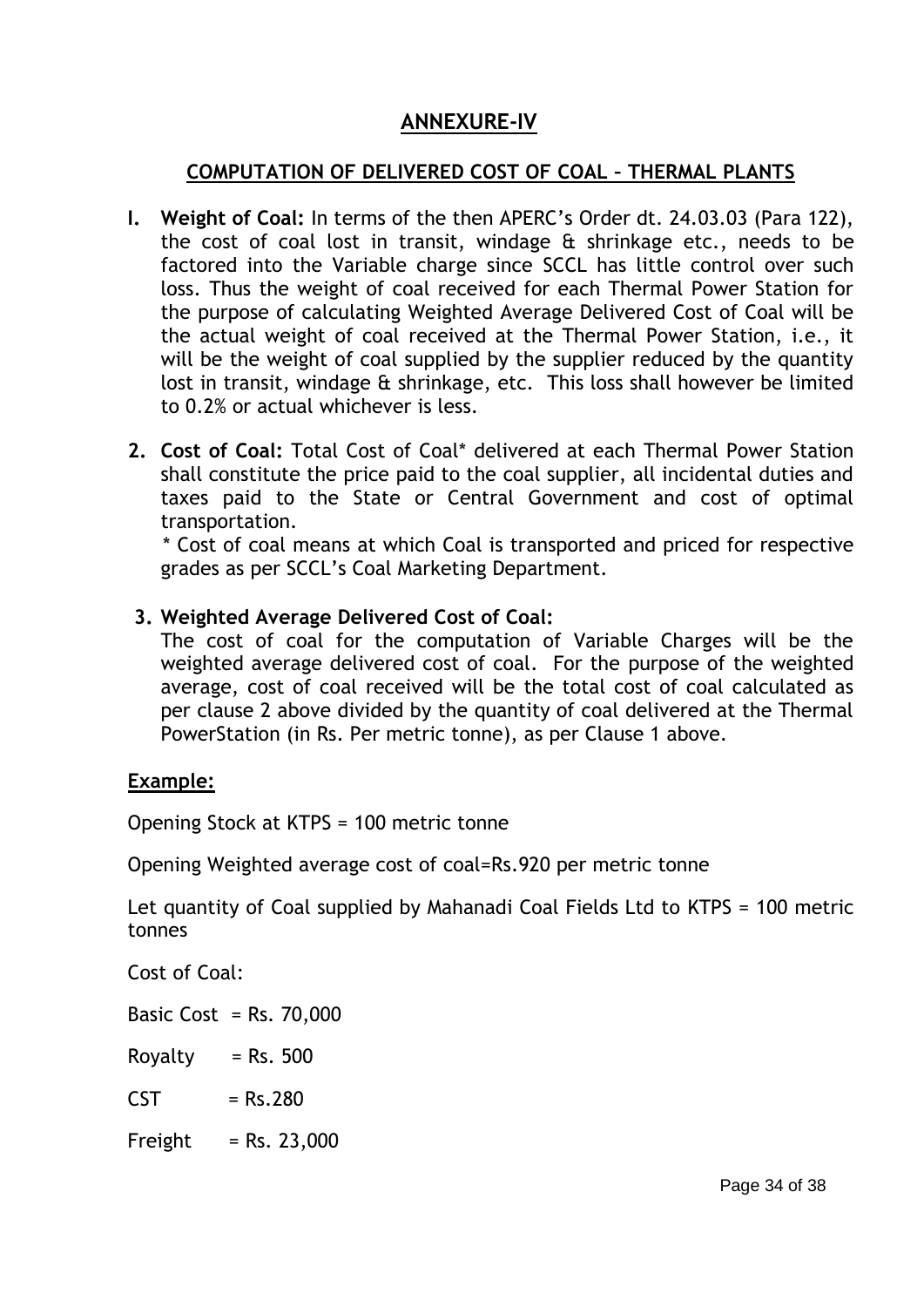Total Cost =  $Rs. 93780$ 

Coal Lost in Transit, Windage  $\hat{\alpha}$  Shrinkage = 0.8 metric tonne

Coal delivered at KTPS = 99.2 metric tonne

Closing Weighted Average cost of coal

=[Cost of Coal received+(Op Stock \* Op Weighted Average Cost/Tonne)] / [Op Stock+Coal delivered #]

 $=$ Rs.93,780+(Rs.920 \* 100)] / [100+99.2] = Rs. 933 per metric tonne.

The cost to be taken for the purpose of Variable Cost is Rs. 933 per Tonne #considering transit loss, windage & shrinkage etc.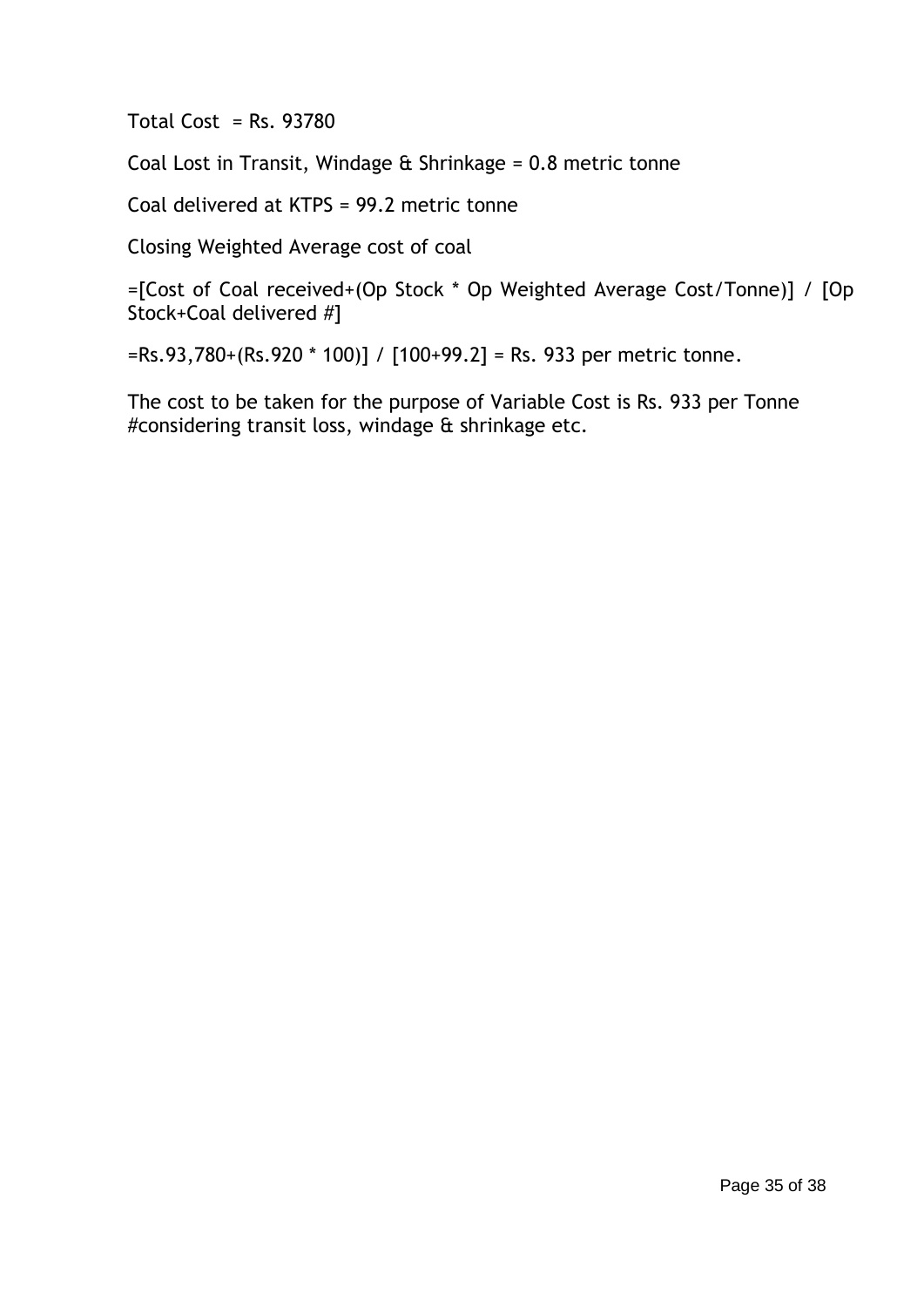# **ANNEXURE-V**

### **ESTABLISHMENT OF LETTER OF CREDIT (LC) AND PAYMENT SECURITY MECHANISM**

- 1.0 TSSPDCL and TSNPDCL shall establish an irrevocable revolving letters of Credit (LC) in favour of SCCL with any public sector / scheduled commercial bank (as per list supported by SCCL) at least one month prior to the commencement of electricity supply from the first unit of the Project
- 2.0 The LC shall cover 105% of the month's estimated billing in respect of electricity supplied from the Project to TSSPDCL and TSNPDCL.
- 3.0 The amount of LC shall be reviewed on half yearly basis on  $1<sup>st</sup>$  April and 1<sup>st</sup> October in each financial year on the basis of the average of billing of previous 12 months
- 4.0 The LCs shall be established for a minimum period of one year. TSSPDCL and TSNPDCL shall ensure that a valid LC is made available at all times during the entire/extended validity of this agreement. New LCs shall be furnished / existing LCs reinstated not later than 30 days prior to the expiry of existing LCs
- 5.0 LC shall specify the manner and dates when bill (s) can be presented to Bank by SCCL. The bills so presented by SCCL to the bank shall be promptly paid on their presentation. The LC charges shall be borne by TSSPDCL and TSNPDCL respectively for their LCs
- 6.0 All costs relating to opening and maintenance and negotiation of LC shall be borne by TSSPDCL and TSNPDCL respectively
- 7.0 In case of drawal of the LC amount by SCCL in accordance with the terms of this Article, the amount of LC shall be reinstated automatically not later than 7 days from such drawal. TSSPDCL and TSNPDCL shall arrange to furnish to SCCL a certificate to this effect from Bank (s) providing LC. In the event LC is not reinstated within 7 days, regulation of power supply to the extent of 2.5% of the Contracted Capacity will start with immediate effect from 00 hrs on  $8<sup>th</sup>$  day. SCCL will have right to divert 2.5% of the contracted capacity to Third Party (ies) and or reduce the schedule of TSSPDCL and / or TSNPDCL by the same quantum whoever fails.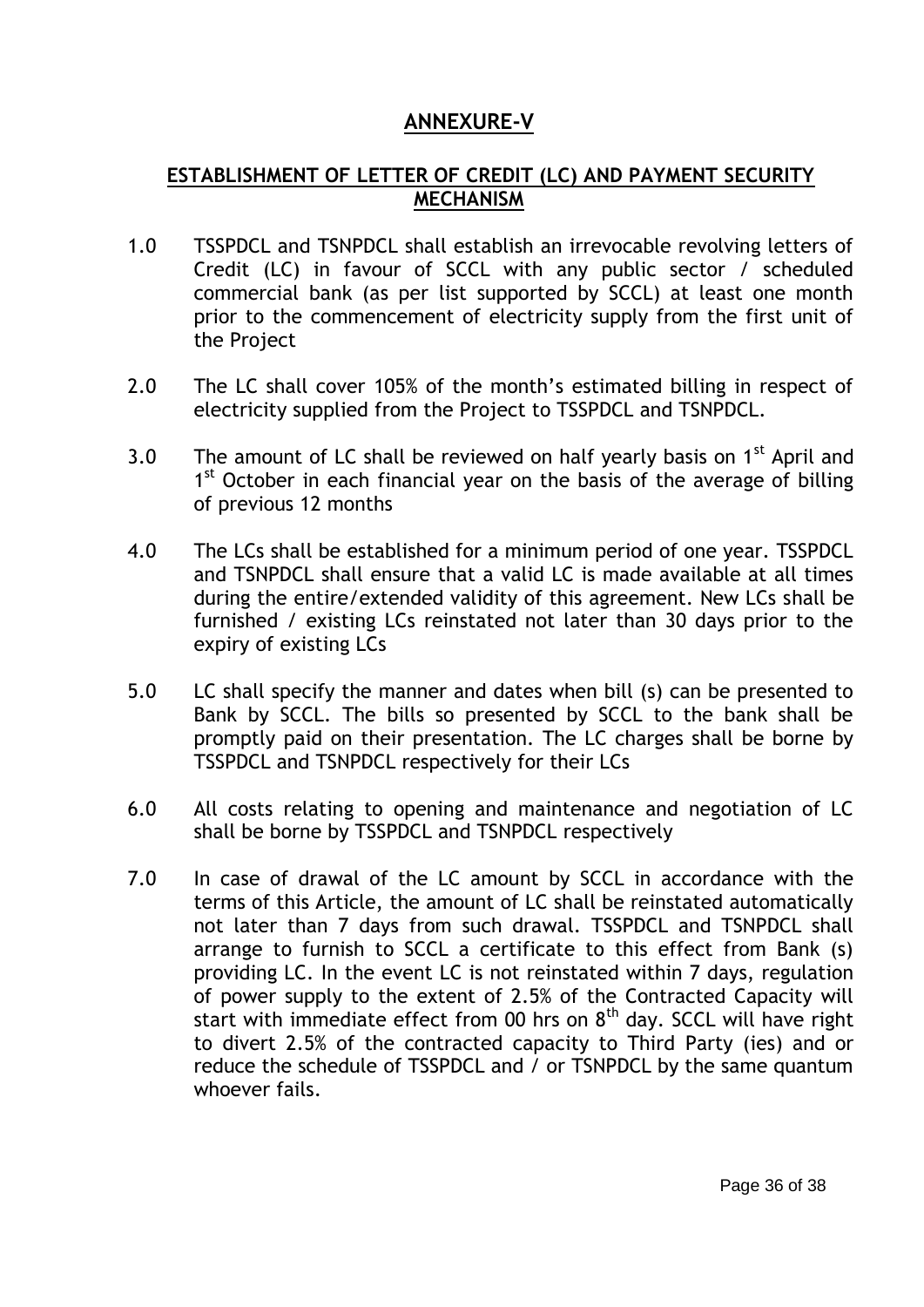Provided that TSSPDCL and / or TSNPDCL shall continue to be liable to pay the Capacity Charges in proportion to its contracted capacity during the period of regulation / diversion of capacity or till the capacity is reallocated to other Bulk Power Customer (s) / Third Party (ies).

- 8.0 In addition to above, TSSPDCL and TSNPDCL hereby agrees separately to provide an alternative payment security arrangement in the form of Escrow Arrangement as a back up to the Letters of Credit. Under this arrangement an Escrow Account in favour of SCCL shall be established through which the receivables of TSSPDCL and TSNPDCL shall be routed as per the terms of Escrow Agreement. TSSPDCL and TSNPDCL hereby agrees that SCCL will have first charge on Receivable of TSSPDCL and TSNPDCL. However, such first charge shall be on the amounts, in excess of amounts, which have already been charged or agreed to be charged prior to the date of execution of this Agreement and as listed in the schedule enclosed with this Agreement. TSSPDCL and TSNPDCL agreed to enter into a separate "Agreement to Hypothecate Cum Deed of Hypothecation" whereby, TSSPDCL and TSNPDCL shall hypothecate Receivables to the extent required for Payment of dues of SCCL by TSSPDCL and TSNPDCL including under this Agreement by creation of first charge in favour of SCCL. These Receivable shall be routed through Escrow Account for payment to SCCL in case of default in payments by TSSPDCL and / or TSNPDCL. "Receivables" for this purpose shall mean all of the present and future payments, receipts, obligations, monies, claims, bills and any other property whatsoever which may from time to time be derived from or accrue or be offered or due to the TSSPDCL and TSNPDCL in respect of the sale by the TSSPDCL and / or TSNPDCL to the consumers of electric capacity, energy and /or services or for any other reason whatsoever and all proceeds thereof.
- 9.0 The Escrow Agreement and Agreement to Hypothecate Cum Deed of Hypothecation shall be established by TSSPDCL and TSNPDCL to the satisfaction of SCCL within 60 days of entering into this Agreement. In the event, TSSPDCL and TSNPDCL does not sign the "Escrow Agreement" and "Agreement to Hypothecate Cum Deed of Hypothecation" within the said period or TSSPDCL and TSNPDCL creating any superior charge in favour of any other party on its Receivable, SCCL shall have the right to reallocate contracted capacity of TSSPDC and/or TSNPDCL to Third Party (ies). In case of termination of this Agreement or reallocation of capacity due to reasons stated above, TSSPDCL and TSNPDCL shall be liable to pay capacity charges for such capacity till the capacity is reallocated.